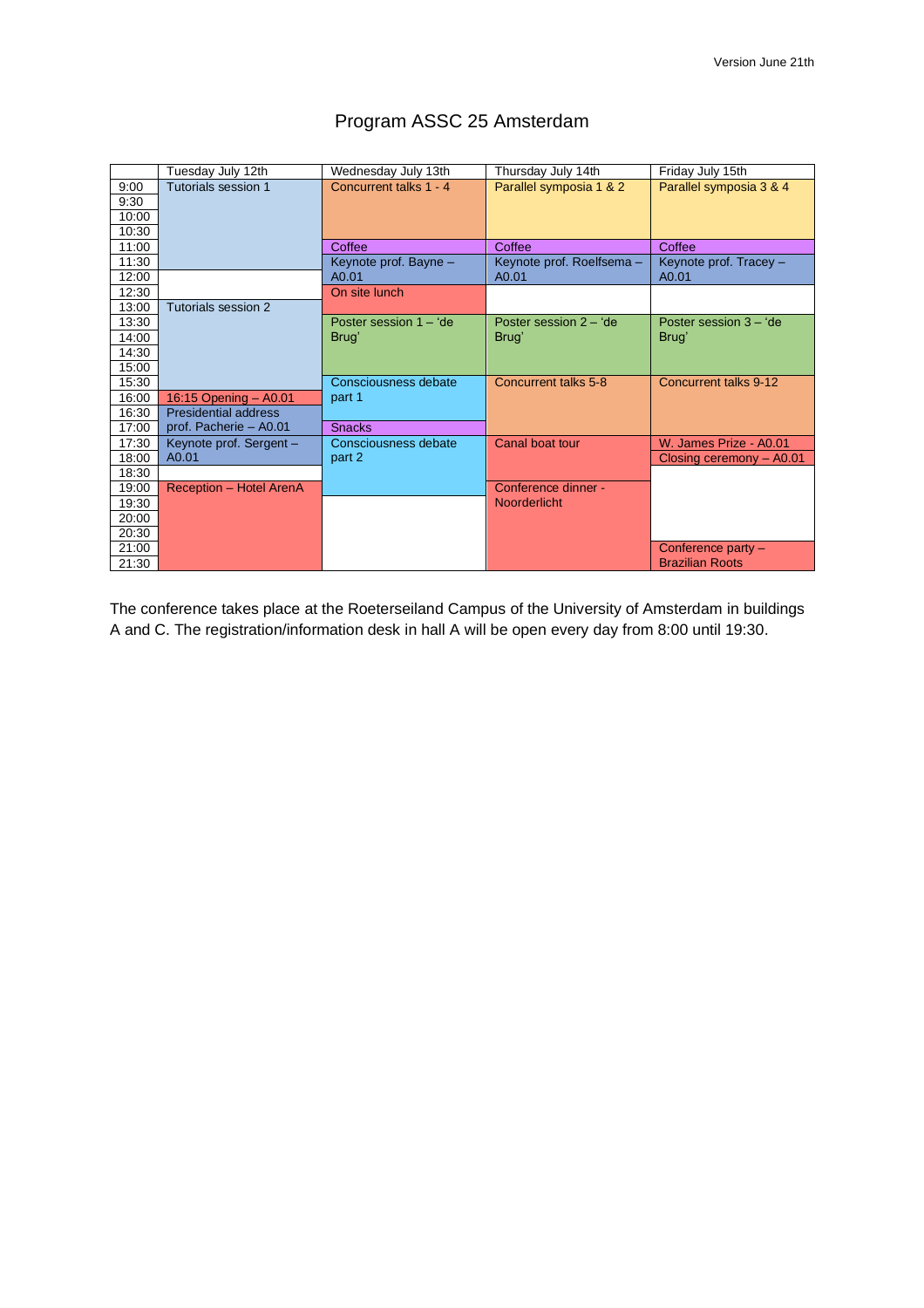<span id="page-1-1"></span><span id="page-1-0"></span>9:00-12:00 Tutorials session 1

| A practical quide to collaborative consciousness science                | Rony Hirschhorn         | A2.06 |
|-------------------------------------------------------------------------|-------------------------|-------|
|                                                                         | Csaba Kozma             |       |
|                                                                         | Tanya Brown             |       |
|                                                                         | Alex Lepauvre           |       |
| Information theory tools for practical analyses of neuroscientific data | Pedro A.M. Mediano      | A2.07 |
|                                                                         | Fernando E. Rosas       |       |
|                                                                         | Daniel Bor              |       |
| Modeling metacognition using the HMeta – d toolbox                      | Stephen Fleming         | A2.10 |
| Neurophenomenology and micro-phenomenology to the study of the          | Adriana Alcaraz Sanchez | A2.09 |
| subjective experience                                                   | Fynn-Mathis Trautwein   |       |
|                                                                         |                         |       |
|                                                                         | Ema Demšar              |       |
|                                                                         | Ohad Nave               |       |

<span id="page-1-2"></span>

| 13:00-16:00                              | Tutorials session 2                                                     |                                                        |                   |
|------------------------------------------|-------------------------------------------------------------------------|--------------------------------------------------------|-------------------|
|                                          | Fitting SDT, meta-d' and other ordinal models using the bhsdtr2 package | <b>Borysław Paulewicz</b>                              | A2.08             |
| towards IIT 4.0                          | Integrated information theory – overview and recent developments        | Larissa Albantakis<br>William Marshall<br>Melanie Boly | A2.07             |
| The ethics of animal consciousness       |                                                                         | Timo Stein<br>Matan Mazor                              | A2.10             |
| The inner workings of registered reports |                                                                         | Zoltan Dienes                                          | A2.06             |
| Time and consciousness                   |                                                                         | Paula Droege                                           | A <sub>2.09</sub> |

16:15 – 16:30 **Opening AD.01** Application Application Application Application Application Application Application Application Application Application Application Application Application Application Application Application

<span id="page-1-3"></span>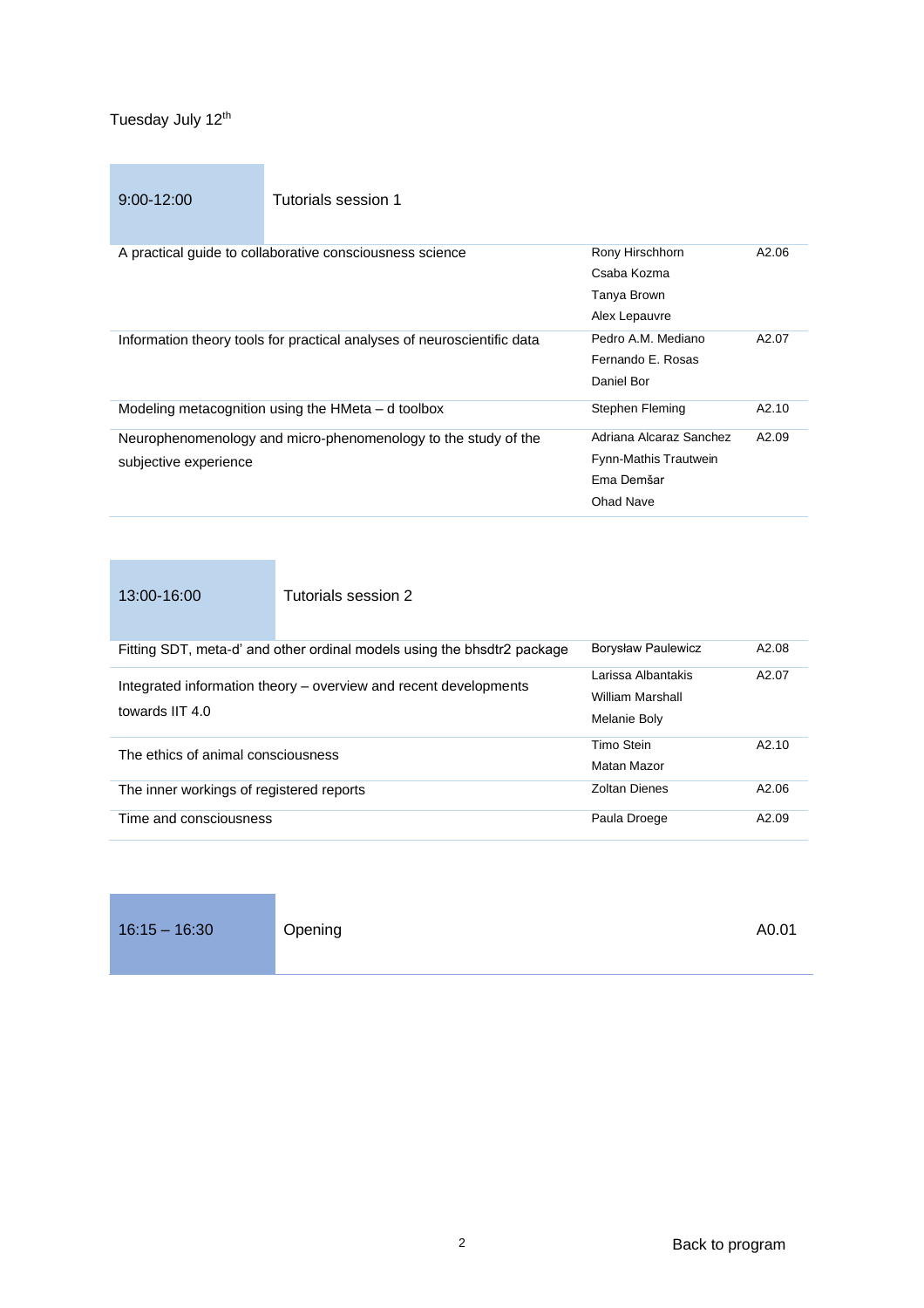### <span id="page-2-0"></span>Shared experiences

We are conscious creatures but we are also hyper-social creatures. Indeed, some of our more vivid experiences appear to be shared experiences: the joy experienced by supporters when their team wins a game, the sense of joint agency experienced by the team members when playing together or the memories evoked when old war veterans reminisce together. However, the exact nature of such shared experiences remains difficult to pin down. In what sense must experiences be related to qualify as shared experiences? What specific subjective qualities, if any, characterize them in contrast to purely individual experiences? What are the cognitive processes responsible for their emergence? What are the factors modulating these experiences? How can they be studied experimentally? I will try and provide some tentative and partial answers to these questions. Taking the experience of joint agency as my main case study, I will delineate a conceptual framework for approaching this phenomenon and present some recent empirical work. In closing, I will highlight some of the many outstanding questions we face and promising avenues of research.

<span id="page-2-1"></span>

#### 17:30 – 18:30 Keynote by prof. Claire Sergent A0.01

# The global workspace and the global playground: a functional perspective on consciousness beyond

#### task-related processes

When we contrast how the brain processes the same external stimulation according to whether we report it as perceived or not, we observe a whole series of neural events that correlate with this conscious report. One of the challenges we are now facing in consciousness research is to identify, among these correlates, what corresponds to core mechanisms of conscious access, and distinguish them from upstream events, such as early sensory processing, that influence the future conscious or unconscious fate of an information, and from downstream events that reflect a mere consequence of conscious access, such as the possibility to engage in explicit decision-making tasks or reports. Here I will present the results of two experimental approaches that we are currently developing in my team to perform this dissection, and I will discuss their potential for identifying neural signatures of conscious access independent of report. These new developments call for an extension of functional perspectives on consciousness such as the global workspace model, to explain conscious experience beyond task-related processes.

19:00 – 22:00 Reception **Reception** [Hotel ArenA](https://www.hotelarena.nl/en)

<span id="page-2-2"></span>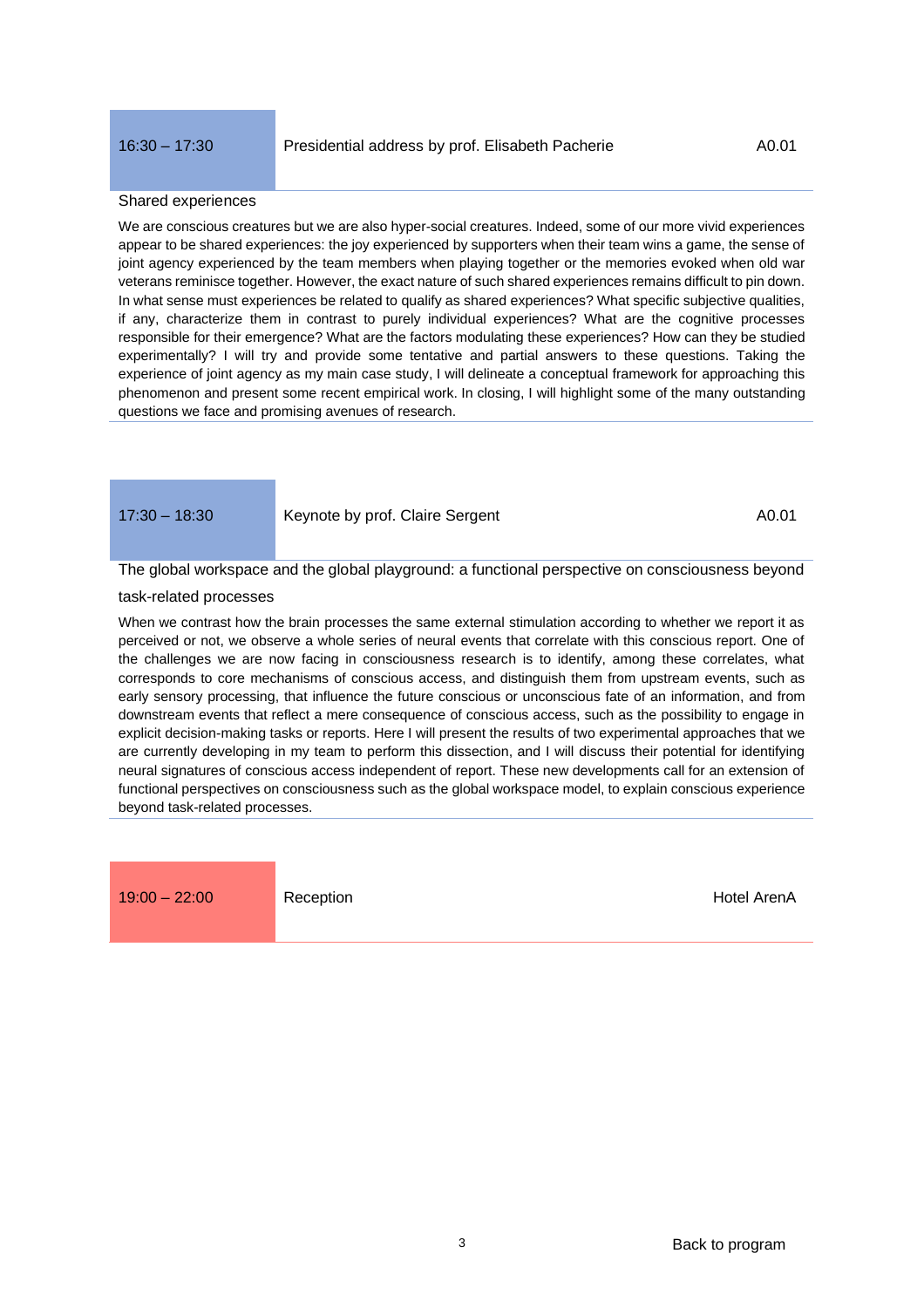<span id="page-3-1"></span><span id="page-3-0"></span>

| $9:00 - 11:00$                    | Concurrent talks 1 – Perceptual Consciousness 1                           |                       | C1.03 |
|-----------------------------------|---------------------------------------------------------------------------|-----------------------|-------|
|                                   |                                                                           | Stijn Nuiten          | 9:00  |
|                                   | Tonic catecholamine activity and spatial attention jointly shape visual   |                       |       |
| perception                        |                                                                           |                       |       |
|                                   | Visual ambiguity facilitates access to consciousness                      | Naday Amir            | 9:15  |
|                                   | Using Saccade-Induced Change Blindness to Refine Existing Theories of     | <b>Brian Odegaard</b> | 9:30  |
| <b>Conscious Perception</b>       |                                                                           |                       |       |
|                                   | Perceptual expectations and false percepts generate stimulus-specific     | Joost Haarsma         | 9:45  |
|                                   | activity in distinct layers of the early visual cortex                    |                       |       |
|                                   | Perceptual Awareness Negativity - does it reflect awareness or attention? | Michal Bola           | 10:00 |
|                                   | Reproduction, but not confidence, can dissociate conscious perception     | Nicolás Sánchez-      | 10:15 |
| from non-perceptual bias          |                                                                           | Fuenzalida            |       |
|                                   | How to create new visual illusions (and why it matters)                   | Arthur Shapiro        | 10:30 |
| Two Puzzles for Attention Science |                                                                           | Rebecca Keller        | 10:45 |

| $9:00 - 11:00$   | Concurrent talks 2 – (Measuring) unconscious processes             |                        | C1.04 |
|------------------|--------------------------------------------------------------------|------------------------|-------|
|                  | Unconscious reactions and reactions to unconscious stimuli         | Tomáš Dominik          | 9:00  |
|                  |                                                                    |                        |       |
|                  | Progressing, not regressing: a possible solution to the problem of | Itay Yaron             | 9:15  |
|                  | regression to the mean in unconscious processing studies           |                        |       |
|                  | Measurement Error and the Investigation of Unconscious Mental      | Simone Malejka         | 9:30  |
| <b>Processes</b> |                                                                    |                        |       |
|                  | How (not) to underestimate unconscious perception                  | <b>Matthias Michel</b> | 9:45  |
|                  | Feasibility of Unconscious Instrumental Conditioning: A Registered | <b>Ryan Scott</b>      | 10:00 |
| Replication      |                                                                    |                        |       |
|                  | Adaptively conscious: Stimulus awareness is necessary for both     | Lina Skora             | 10:15 |
|                  | instrumental learning and responding to previously learned stimuli |                        |       |
|                  | Validating the threshold of conscious sensory perception           | Aaron Schurger         | 10:30 |
|                  | Bias in assessing awareness in research on unconscious mental      | David Shanks           | 10:45 |
| processes        |                                                                    |                        |       |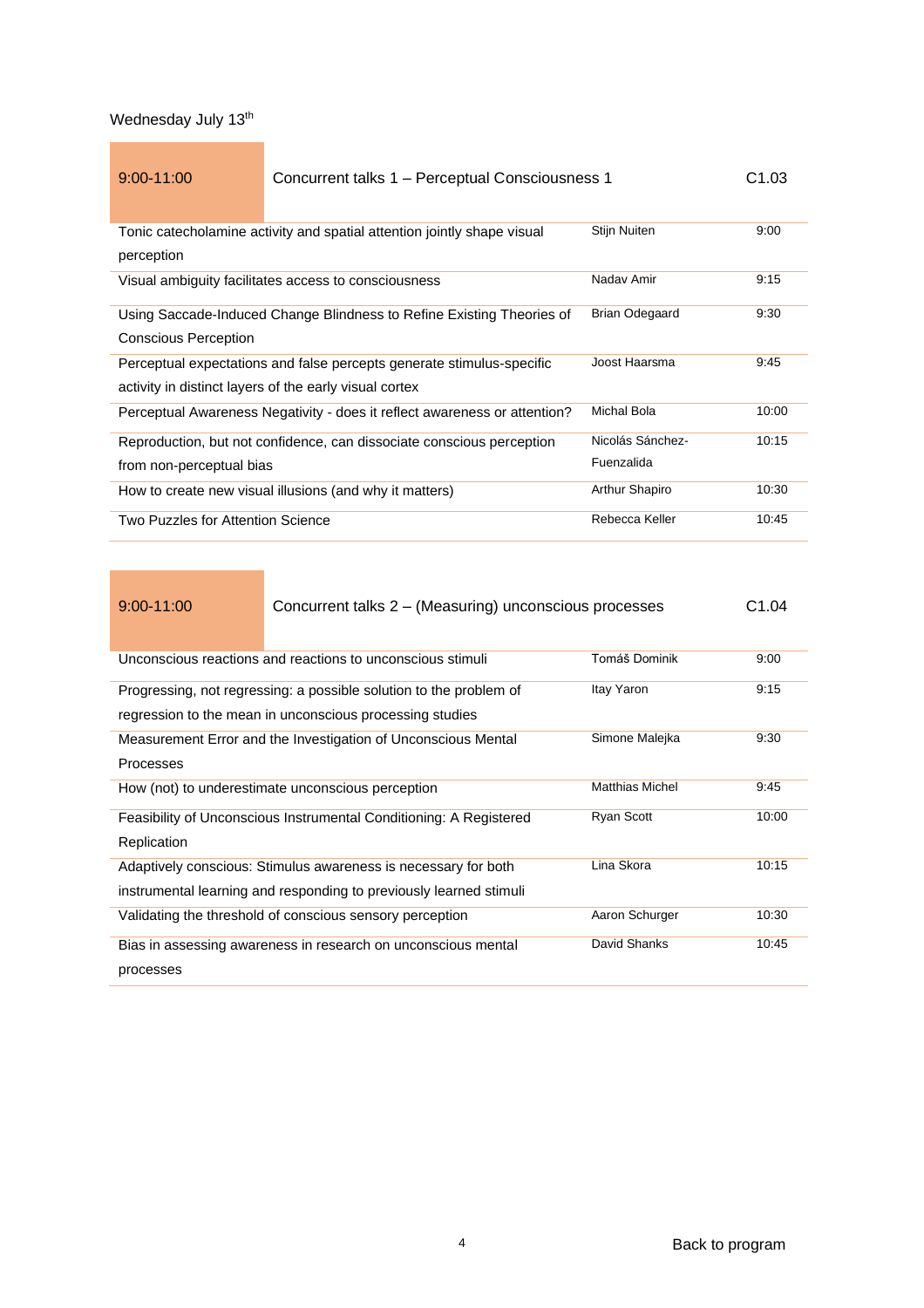| $9:00 - 11:00$                 | Concurrent talks 3 – Consciousness in the clinic                         |                    | A1.02 |
|--------------------------------|--------------------------------------------------------------------------|--------------------|-------|
|                                | Stimulation of the subthalamic nucleus increases confidence in conscious | <b>Audrey Kist</b> | 9:00  |
| perception                     |                                                                          |                    |       |
|                                | Early cognitive decline in Parkinson's disease is associated with        | Fosco Bernasconi   | 9:15  |
|                                | enhanced frontal theta oscillations and minor hallucinations             |                    |       |
|                                | Neural signatures of unresponsiveness vs unconsciousness during          | Urszula Gorska     | 9:30  |
| seizures                       |                                                                          |                    |       |
|                                | Breathing patterns signal consciousness state, recovery and survival in  | Anat Arzi          | 9:45  |
| disorders of consciousness     |                                                                          |                    |       |
|                                | Investigation of apomorphine-related neural mechanisms in severe brain-  | Emilie Szymkowicz  | 10:00 |
|                                | injured patients with prolonged disorders of consciousness               |                    |       |
|                                | Neurophysiological interpretable and quantitative screening of Disorders | Michele A. Colombo | 10:15 |
|                                | of Consciousness beyond behavioural responsiveness                       |                    |       |
|                                | MulticentreStudy on tDCS in Patients with Disorders of Consciousness: A  | Aurore Thibaut     | 10:30 |
|                                | Sham Controlled Double Blind Randomized Trial                            |                    |       |
|                                | High density EEG signatures of connected vs disconnected                 | Benedetta Cecconi  | 10:45 |
| consciousness during REM sleep |                                                                          |                    |       |

### 9:00-11:00

Concurrent talks 4 – Philosophical and experimental approaches to understanding perceptual experience C0.02

| Does consciousness emerge?                                          | Carolyn Dicey Jennings | 9:00  |
|---------------------------------------------------------------------|------------------------|-------|
| The Emperor's New Markov Blankets                                   | <b>Manuel Baltieri</b> | 9:15  |
| Conscious appreciation of the reliability of an inference           | Nicholas Shea          | 9:30  |
| Phenomenal consciousness: in search of property $\Sigma$            | Herman de Regt         | 9:45  |
| Background organismic sentience, a key bridge between life and mind | Ignacio Cea            | 10:00 |
| Sensory qualities and labelled lines: the case of thermosensation   | Patrick Haggard        | 10:15 |
| Role of Conscious Perception in Semantic Processing                 | Nitzan Micher          | 10:30 |
| Imagination - constructing an internal conscious landscape          | Oryan Zacks            | 10:45 |

<span id="page-4-0"></span>

| $11:00 - 11:30$ | Coffee | Hall A |
|-----------------|--------|--------|
|-----------------|--------|--------|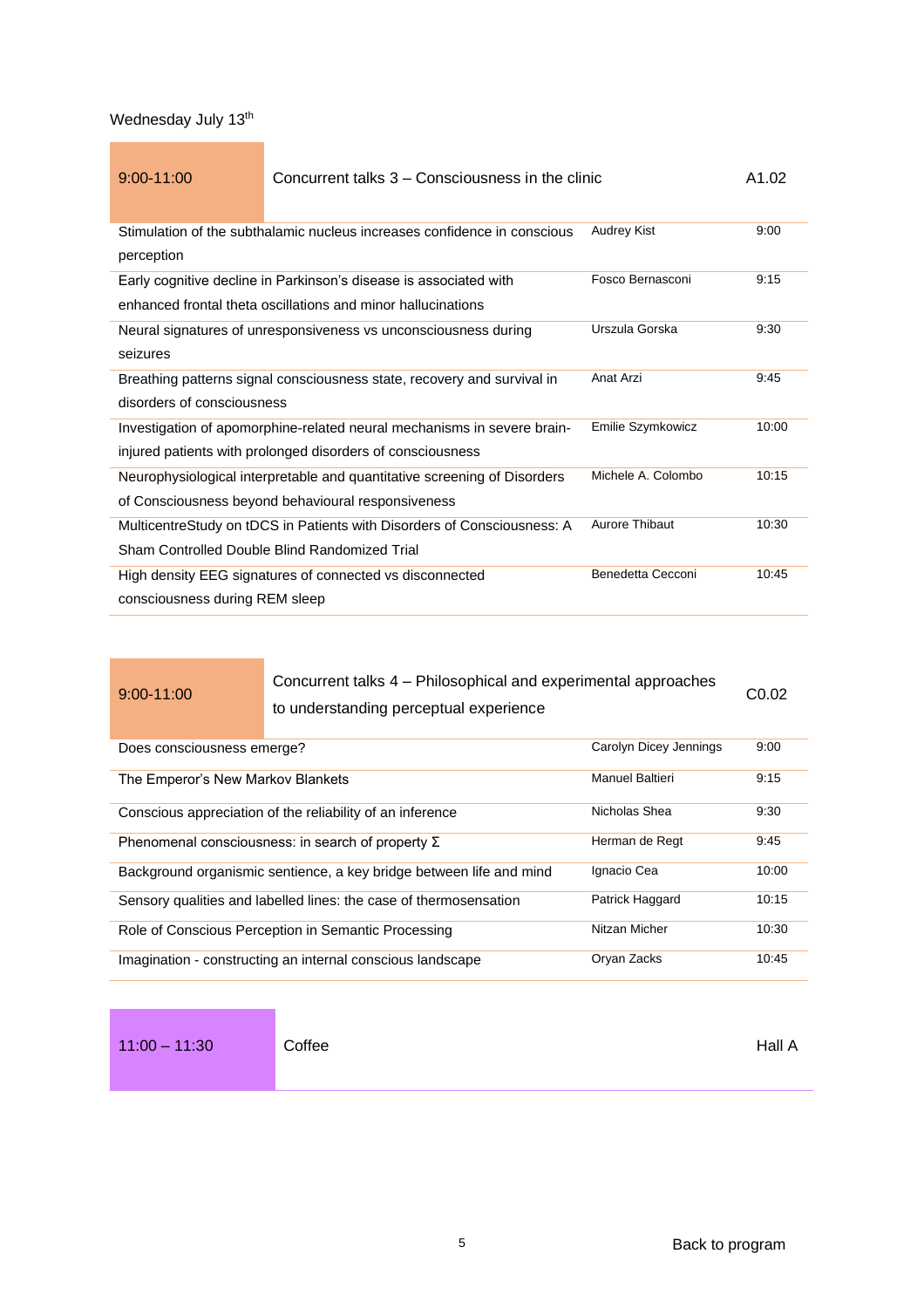## <span id="page-5-0"></span>11:30 – 12:30 Keynote by prof. Tim Bayne A0.01

#### Organoids, Androids and the Consciousness Club

<span id="page-5-2"></span><span id="page-5-1"></span>**Poster session 1** 

At present, the creation of conscious agents involves techniques that will be familiar to anyone who has spent time on a farm or taken a sex education class. These techniques will surely remain popular, but we may soon have new ways to create conscious agents. One possible path to synthetic consciousness involves human brain organoids; another involves AI systems, such as the descendants of IBM's Watson and DeepMind's AlphaZero. Even if neither of these paths do in fact lead to the creation of synthetic consciousness, they are likely to lead to the creation of artefacts that might reasonably be taken as conscious. These developments raise a number of deep and difficult questions. Should we expand the membership of the 'consciousness club' by creating new kinds of conscious agents, or would any attempt to bring new kinds of conscious entities into existence be morally problematic? Whose interests should we take into account in considering whether or not to create synthetic consciousness? What difference would (or should) consciousness make to our treatment of artefacts? This talk explores these (and other) questions, focusing on how debates about the nature of consciousness might influence their answers.

| $12:30 - 14:00$ | Lunch |  |  | <b>TBA</b> |
|-----------------|-------|--|--|------------|
|-----------------|-------|--|--|------------|

|                                                 | outor ocooron i                                                                                                                               |                            |                |
|-------------------------------------------------|-----------------------------------------------------------------------------------------------------------------------------------------------|----------------------------|----------------|
| 13:30 - 15:30                                   | Topics: time perception; confidence and metacognition; disorders of<br>consciousness; interoception, pain and emotion; methods and paradigms; | 'de Brug' /                |                |
|                                                 | philosophy of mind; unconscious processes; volition; perceptual<br>consciousness                                                              | the bridge                 |                |
| Time perception                                 |                                                                                                                                               |                            | #              |
|                                                 | Sub-second dopamine fluctuations in human striatum and their role in trial-to-trial                                                           | Renata Sadibolova          | 1              |
| variations in interval timing                   |                                                                                                                                               |                            |                |
| Confidence and metacognition                    |                                                                                                                                               |                            |                |
|                                                 | A low-dimensional approximation of optimal confidence                                                                                         | Pierre Le Denmat           | $\overline{2}$ |
| Action planning modulates perceptual confidence |                                                                                                                                               | Remi Sanchez               | 3              |
|                                                 | Decision confidence underlies both attractive and repulsive history biases                                                                    | Robin Vloeberghs           | 4              |
|                                                 | Expectations about precision bias metacognition and awareness                                                                                 | <b>Helen Olawole-Scott</b> | 5              |
|                                                 | Getting drowsy but knowing you are doing it worse: impaired performance but preserved                                                         | Joaquim Streicher          | 6              |
| metacognition as we fall asleep                 |                                                                                                                                               |                            |                |
|                                                 | Identifying shared markers of evidence accumulation and confidence using stereotactic                                                         | Nathan Faivre              | 7              |
| electroencephalography                          |                                                                                                                                               |                            |                |
|                                                 | Individual Differences in the Vividness of Visual Imagery and Episodic Memory                                                                 | Nora Andermane             | 8              |
|                                                 | Is Metacognition Domain-specific or Domain-general?                                                                                           | <b>Astrid Emilie Lund</b>  | 9              |
|                                                 | Manipulating prior beliefs causally induces under- and overconfidence                                                                         | Hélène Van Marcke          | 10             |
|                                                 | Mind wandering as inference: contextual cues shape mind wandering reports                                                                     | Naya Polychroni            | 11             |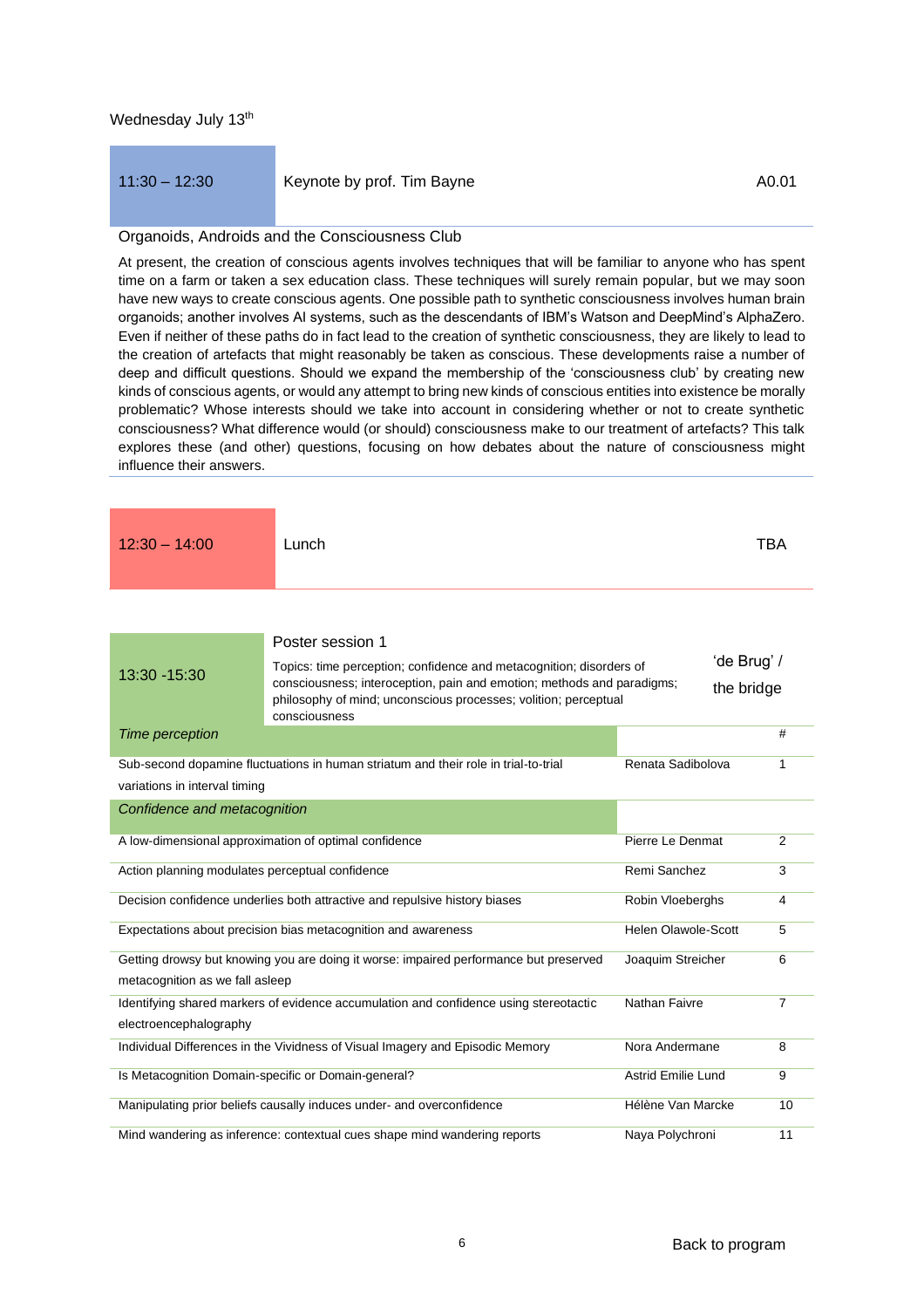| Modulation of the Centroparietal Positive Potential by Strength and Amount of Evidence<br>and its Relation to Decision Confidence                     | Maximilian Bruchmann            | 12 |
|-------------------------------------------------------------------------------------------------------------------------------------------------------|---------------------------------|----|
| Noradrenaline encodes surprise and confidence during learning in stochastic and<br>changing environments                                              | Audrey Mazancieux               | 13 |
| Reward makes it feel less costly: subjective experience of effort is constructed weighing<br>contextual cues                                          | Gaia Corlazzoli                 | 14 |
| Should I sample or should I go: Deciding when to stop sampling and how confidence<br>relates to stopping decisions                                    | Esin Turkakin                   | 15 |
| Why does it feel good to be sure? A unifying framework of decision confidence and affect                                                              | Alan Voodla                     | 16 |
| Comparing signal detection theoretic models of visual metacognition                                                                                   | Manuel Rausch                   | 17 |
| Pre- and post-decisional event-related potential (ERP) correlates of decision confidence<br>are differentially related to decision accuracy           | Yiu Hong Ko                     | 18 |
| Differential relationship between response dynamics and the formation of confidence<br>varies across the adult lifespan                               | Helen Overhoff                  | 19 |
| Metacognitive domains do not group based on internal vs. external sources of<br>information                                                           | Polina Arbuzova                 | 20 |
| Subjective attentional focus and fluctuations in objective task performance are reliable<br>but unrelated traits                                      | Marlou Nadine Perquin           | 21 |
| Bayesian meta-analysis reveals increase in metacognitive efficiency through feedback                                                                  | Sucharit                        | 22 |
| An improved framework for self-directed reflection                                                                                                    | Verena Gottschling              | 23 |
| New goal-dependent evidence bias in human decision confidence: experimental<br>evidence and theoretical insights                                      | Pradyumna Sepulveda             | 24 |
| Dynamic Causal Modelling of a Neural Network Supporting Decision Confidence                                                                           | Yuena Zheng                     | 25 |
| Influence of prior knowledge on retrospective episodic memory confidence judgments                                                                    | <b>Meline Devaluez</b>          | 26 |
| <b>Disorders of consciousness</b>                                                                                                                     |                                 |    |
| Ketamine to treat disorders of consciousness: a pilot protocol                                                                                        | Paolo Cardone                   | 27 |
| Probing the threshold of conscious perception in patients with disorder of consciousness                                                              | <b>Martina Corazzol</b>         | 28 |
| Developing a theoretical framework for multimodal diagnostic assessment for disorders<br>of consciousness                                             | <b>Jasmine Walter</b>           | 29 |
| Perturbational Complexity Index detects capacity for consciousness before recovery of<br>behavioral responsiveness in subacute brain-injured patients | Mario Rosanova                  | 30 |
| Propofol-induced changes in EEG aperiodic component has diagnostic value for patients<br>in disorders of consciousness                                | <b>Charlotte Maschke</b>        | 31 |
| Participatory time-making: the co-embodied relational basis of time-consciousness in<br>humans                                                        | Anna Ciaunica                   | 32 |
| Differences in EEG microstates dynamics among groups of patients with disorders of<br>consciousness                                                   | Dragana Manasova                | 33 |
| Spatiotemporal causal interactions show that posterior integration and thalamo-                                                                       | Rajanikant Panda                | 34 |
| frontotemporal broadcasting are impaired in disorders of consciousness                                                                                |                                 |    |
| Network criticality and its anesthetic-induced changes are associated with level of<br>consciousness in disorders of consciousness                    | Guillermo E. Martinez<br>Villar | 35 |
| Preservation of cardio-audio regularity processing as a predictor of coma outcome                                                                     | Andria Pelentritou              | 36 |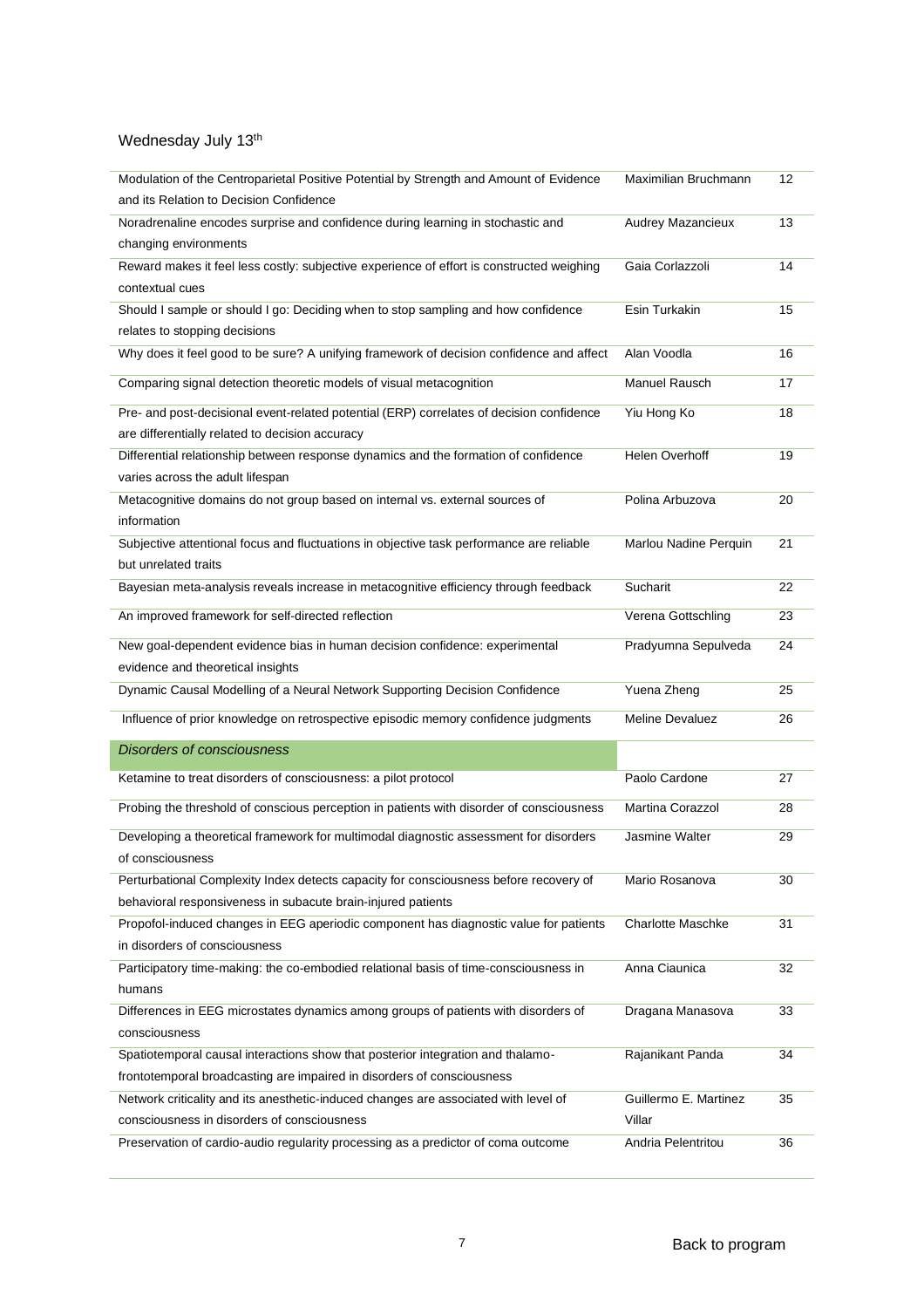| Alterations in visual function and posterior metabolism correlate with consciousness                                                         | Leandro R. D. Sanz     | 37 |
|----------------------------------------------------------------------------------------------------------------------------------------------|------------------------|----|
| levels of brain-injured patients                                                                                                             |                        |    |
| Transcutaneous auricular vagal nerve stimulation as a treatment for disorders of                                                             | Marie Vitello          | 38 |
| consciousness: a randomized placebo-controlled double-blind trial                                                                            |                        |    |
| Characterization of the endotype of disorders of Consciousness responders to tDCS                                                            | Alice Barra            | 39 |
| Interoception, pain and emotion                                                                                                              |                        |    |
| Body-Wandering: Investigating the Subjective and Physiological Fingerprints of                                                               | <b>Leah Banellis</b>   | 40 |
| Interoceptive Mind-wandering                                                                                                                 |                        |    |
| Distinguishing Interoceptive Accuracy and Precision: A Multidimensional Psychophysical                                                       | Nicolas Legrand        | 41 |
| Approach                                                                                                                                     |                        |    |
| Heartbeat-evoked response and ongoing brain oscillations during interoceptive and                                                            | Emilia Fló             | 42 |
| exteroceptive information processing predict attentional focus                                                                               |                        |    |
| Incongruent interoceptive signals shift our attention to ourselves                                                                           | Paradeisios Alexandros | 43 |
|                                                                                                                                              | <b>Boulakis</b>        |    |
| The predictive brain in pain, cross-views from Bayesian inference and meditation                                                             | Arnaud Poublan-        | 44 |
|                                                                                                                                              | couzardot              |    |
| The perception of interoceptive signals in blind individuals                                                                                 | Dominika Radziun       | 45 |
| Neural dynamics during experiencing different types of interoception                                                                         | Yusuke Haruki          | 46 |
| Affective expectations are modulated by the interplay between visceral signals and                                                           | Alexandrina Vasilichi  | 47 |
| uncertainty of the sensory environment                                                                                                       |                        |    |
| Conscious agency over breathing movements is coupled with automatic breathing motor                                                          | Sophie Betka           | 48 |
| adaptation                                                                                                                                   |                        |    |
| Methods and paradigms                                                                                                                        |                        |    |
|                                                                                                                                              |                        |    |
| Consciousness Science needs some Rest                                                                                                        | Marcin Koculak         | 49 |
| Contextual Cueing: Evidence for Implicit Recognition or Not?                                                                                 | Sascha Meyen           | 50 |
| Exploring Causal Emergence in simulated networks                                                                                             | Nadine Spychala        | 51 |
| Tackling the Sampling Bias Problem when Estimating Information Decomposition                                                                 | Juan Carlos Farah      | 52 |
| Measures from Neuroimaging Data                                                                                                              |                        |    |
| Telling between strong and weak null results using non-directional tests                                                                     | Itay Yaron             | 53 |
|                                                                                                                                              |                        |    |
| The Consciousness Questionnaire                                                                                                              | Renate Rutiku          | 54 |
| Listening to experience: Improving neuroimaging with micro-phenomenology                                                                     | Chris Allen            | 55 |
| Dissociating subjective visibility and objective accuracy in time                                                                            | Zefan Zheng            | 56 |
| Dynamical Independence: Discovering emergent macroscopic processes in complex                                                                | <b>Lionel Barnett</b>  | 57 |
| neural systems                                                                                                                               |                        |    |
| Disentangling Unique and Synergistic Components of Information Flow in Neuroimaging                                                          | Sebastián Dohnány      | 58 |
| Data                                                                                                                                         |                        |    |
| Role of Synergy and Redundancy in neural information flow of conscious and                                                                   | Alberto Liardi         | 59 |
| unconscious subjects                                                                                                                         |                        |    |
| Philosophy of mind                                                                                                                           |                        |    |
| Qualia as Perspective-Induced Nonstructural Impressions                                                                                      | Kristjan Loorits       | 60 |
| Conscious and unconscious phenomenality: changes in the conceptual relations<br>between phenomenality, what it is likeness and consciousness | Michal Polák           | 61 |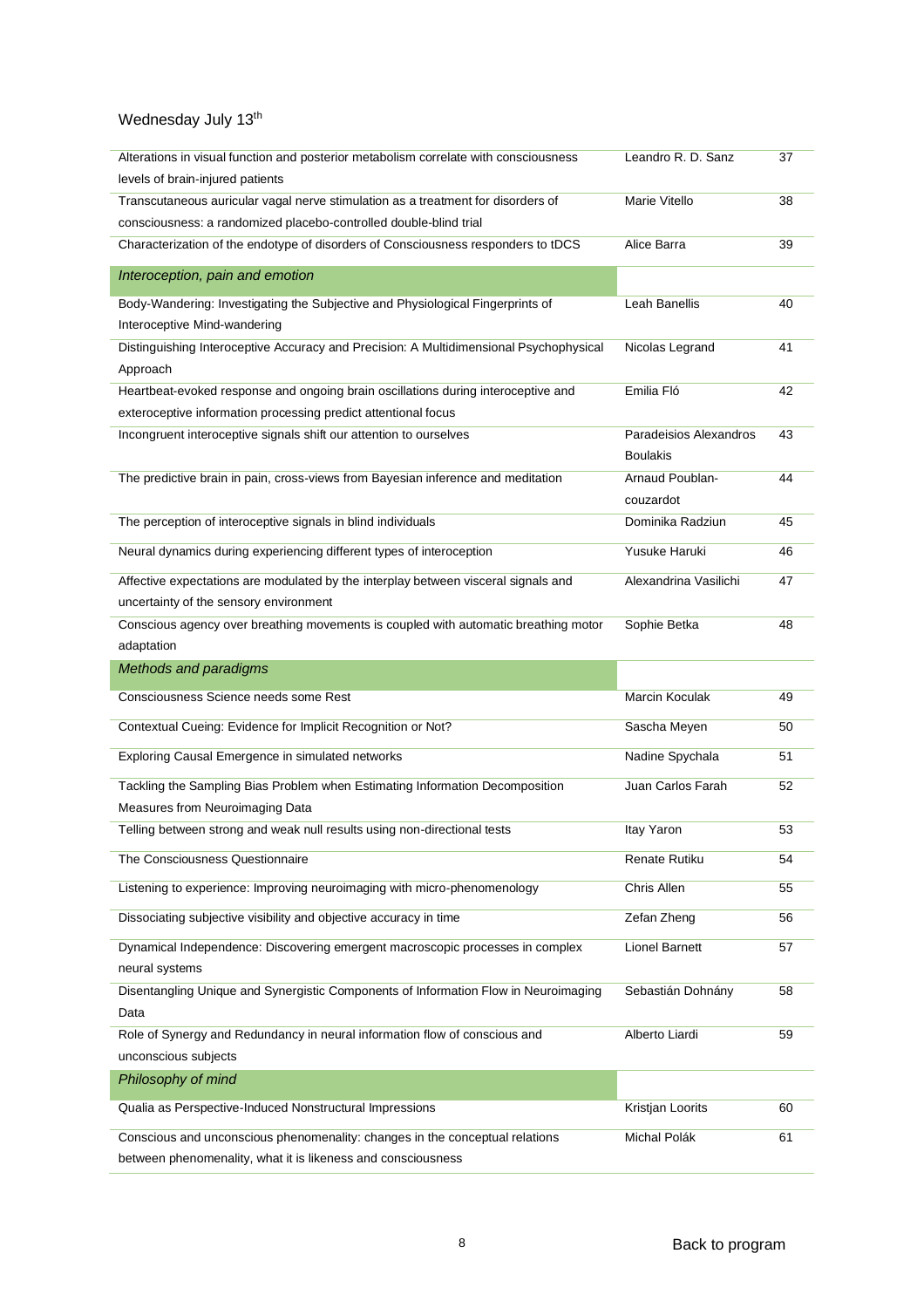| Illusionism or non-computationalism: no easy solution to the problem of consciousness      | Yair Pinto          | 62 |
|--------------------------------------------------------------------------------------------|---------------------|----|
| How to get rich from inflation                                                             | Simon Brown         | 63 |
| <b>Unconscious processes</b>                                                               |                     |    |
| Semantic evidence accumulation without metacognition and awareness: evidence from          | Patxi Elosegi       | 64 |
| psychophysical and fMRI decoding studies                                                   |                     |    |
| Statistical learning facilitates access to awareness                                       | Luzi Xu             | 65 |
| Unconscious Processing in the Wild: Multi-trial Inattentional Blindness in Virtual Reality | Rony Hirschhorn     | 66 |
| Reversed association between discrimination performance and visibility reports             | Pietro Amerio       | 67 |
| Prime-induced illusion of control: The role of regression-to-the-mean artifacts            | <b>Fabian Kiepe</b> | 68 |
| <b>Volition</b>                                                                            |                     |    |
| Patterns of Introspection: Awareness of Intention in Matsuhashi task                       | Ondrej Becev        | 69 |
| The Role of Mental Imagery in the Experience of Volition                                   | Paulius Rimkevičius | 70 |
| How are the awareness of voluntary actions and the readiness potential impacted            | Gaiqing Kong        | 71 |
| by peripersonal space and action-outcome?                                                  |                     |    |
| Pupillary antecedents of spontaneous voluntary action                                      | John Gavenas        | 72 |
| Perceptual consciousness                                                                   |                     |    |
| Presence-absence asymmetries in predictive perception                                      | <b>Matan Mazor</b>  | 73 |

15:30 – 19:30 The Great Consciousness Debate Moderated by prof. Lucia Melloni & prof. Liad Mudrik

A0.01

<span id="page-8-0"></span>Prof. Stanislas Dehaene, prof. Stephen Fleming, prof. Melanie Boly,

prof. Anil Seth, prof. Victor Lamme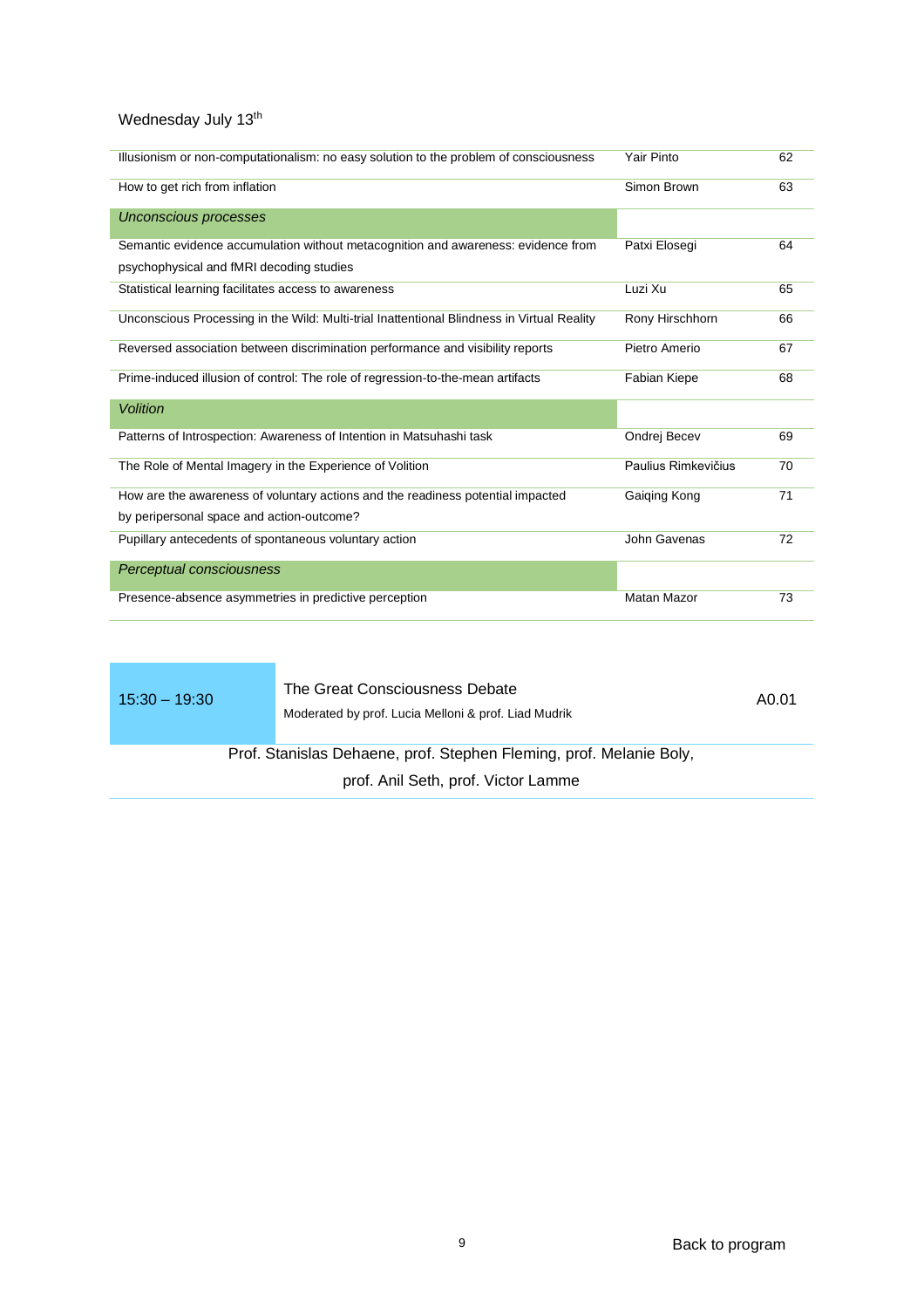### <span id="page-9-0"></span>Thursday July 14th

<span id="page-9-1"></span>

| $9:00 - 11:00$                                                                      | Parallel symposium 1 – The interplay between beliefs and<br>perceptual awareness |                    | C1.03 |
|-------------------------------------------------------------------------------------|----------------------------------------------------------------------------------|--------------------|-------|
| How do beliefs shape perception?                                                    |                                                                                  | <b>Clare Press</b> |       |
| How do we separate beliefs from perception?<br>Floris de Lange                      |                                                                                  |                    |       |
| Epistemic structures in perception                                                  |                                                                                  | Zoe Jenkin         |       |
| <b>Philip Corlett</b><br>Learning, influence, and psychopathology impact perception |                                                                                  |                    |       |
|                                                                                     |                                                                                  |                    |       |

| $9:00 - 11:00$ | Parallel symposium 2 - Global Neuronal Workspace vs.<br>Integrated Information Theory: Methods, predictions, and<br>competing interpretations from the COGITATE adversarial<br>collaboration |                        | C1.04 |
|----------------|----------------------------------------------------------------------------------------------------------------------------------------------------------------------------------------------|------------------------|-------|
|                |                                                                                                                                                                                              | <b>Francis Fallon</b>  |       |
|                |                                                                                                                                                                                              | Urszula Górska         |       |
|                |                                                                                                                                                                                              | Oscar Ferrante         |       |
|                |                                                                                                                                                                                              | Ling Liu (presented by |       |
|                |                                                                                                                                                                                              | Gabriel Kreiman)       |       |

<span id="page-9-2"></span>

| $11:00 - 11:30$ | Coffee                            | Hall A |
|-----------------|-----------------------------------|--------|
|                 |                                   |        |
| $11:30 - 12:30$ | Keynote by prof. Pieter Roelfsema | A0.01  |

#### <span id="page-9-3"></span>Interactions between cortical neurons that give rise to conscious perception

Why are some visual stimuli consciously perceived, whereas others remain subliminal? I will discuss how weak but simple stimuli reach access consciousness once they elicit a minimal level of activity in the frontal cortex, leading to their storage in working memory. For simple stimuli, the visual cortex apparently acts as a relay station that needs to pass the information to higher cortical areas but is not essential for report. However, we found that the perception of more complex visual stimuli relies on a more sustained interaction between visual cortex and associative brain regions, related to scene segmentation and visual attention. The implication is that the processes subserving conscious perception depend on the complexity of perceptual processing. These results pave the way for a genuine understanding of mechanisms for phenomenal and access consciousness in perception. I will propose a generalization of the distinction between phenomenal and access consciousness to memory, where some items are in iconic memory, others are in the focus of attention within memory and yet others are accessory, i.e. stored for later use. I will demonstrate how iconic memory corresponds to a decaying neuronal activity trace in early visual cortex whereas items in working memory are stored by persistent firing. Items in the focus of attention within working memory elicit more persistent activity than the ones that are accessory. The new results call for a re-evaluation of the relationship between consciousness and attention.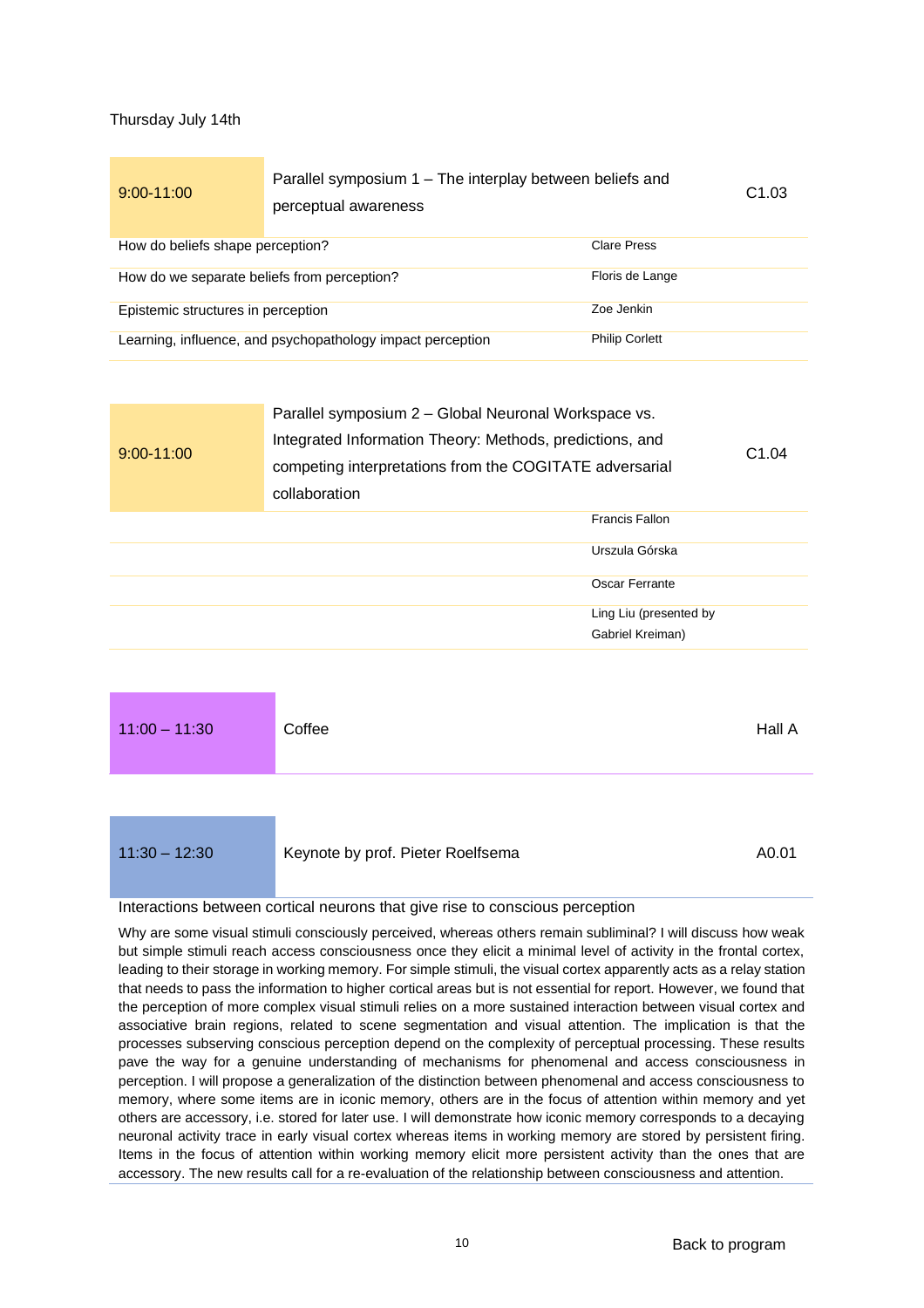## Thursday July 14th

<span id="page-10-0"></span>

|                                                                                       | Poster session 2                                                                                                                                                                                                             | 'de Brug' /              |                |
|---------------------------------------------------------------------------------------|------------------------------------------------------------------------------------------------------------------------------------------------------------------------------------------------------------------------------|--------------------------|----------------|
| 13:30 - 15:30                                                                         | Topics: models and theories of consciousness; body, agency and the self;<br>animal and machine consciousness; neural correlates and mechanisms;<br>functions of consciousness; ethics and morality; development and learning | the bridge               |                |
| Models and theories of consciousness                                                  |                                                                                                                                                                                                                              |                          | #              |
| Attributing awareness to the self and others                                          |                                                                                                                                                                                                                              | Rachel Metzgar           | 1              |
| speech                                                                                | Deep neural networks trained for speech recognition do not generalize to sine-wave                                                                                                                                           | Yunkai Zhu               | $\overline{2}$ |
|                                                                                       | Filled/non-filled pairs: An empirical challenge to integrated information theory                                                                                                                                             | Amber Hopkins            | 3              |
|                                                                                       | Modelling the Dynamics of Consciousness with Mean-Field Differential Equations                                                                                                                                               | Cornelia Sheeran         | 4              |
|                                                                                       | Unfolding underdetermination in consciousness science                                                                                                                                                                        | Marlo Paßler             | 5              |
|                                                                                       | Attractor landscapes in the (conscious, behaving) Bayesian brain                                                                                                                                                             | Eelke Spaak              | 6              |
|                                                                                       | Matching integrated information with the external world                                                                                                                                                                      | Niccolo Negro            | $\overline{7}$ |
| Minimal Models of Consciousness                                                       |                                                                                                                                                                                                                              | Wanja Wiese              | 8              |
|                                                                                       | RateML: A Code Generation Tool for Brain Network Models                                                                                                                                                                      | Michiel van der Vlag     | 9              |
| consciousness                                                                         | Towards integrating mathematized phenomenology with the scientific study of                                                                                                                                                  | <b>Robert Prentner</b>   | 10             |
| Phenomenal content and nondual awareness                                              |                                                                                                                                                                                                                              | Zoran Josipovic          | 11             |
|                                                                                       | Brainish: Formalizing A Multimodal Language for Intelligence and Consciousness                                                                                                                                               | Paul Pu Liang            | 12             |
|                                                                                       | Integrated Model for Consciousness by Incorporating an Operator in Orch-OR Theory                                                                                                                                            | <b>Gregory Mathew</b>    | 13             |
|                                                                                       | Self-Consciousness, Anxiety Management and Foresight. An Evolutionary Approach                                                                                                                                               | <b>Christophe Menant</b> | 14             |
| A Genetic Basis for 16 Variations in Consciousness                                    |                                                                                                                                                                                                                              | James Olson              | 15             |
| Explaining awareness with precision?                                                  |                                                                                                                                                                                                                              | Daniel Yon               | 16             |
|                                                                                       | Axiomatic and graphical mathematics to describe the structure of experience                                                                                                                                                  | Camilo Miguel Signorelli | 17             |
| Fluency Alone Does Not Explain Illusory Truth                                         |                                                                                                                                                                                                                              | Nicolas Porot            | 18             |
| Body, agency and the self                                                             |                                                                                                                                                                                                                              |                          |                |
|                                                                                       | Choice blindness persists despite explicit instructions to detect false feedbacks:<br>preliminary evidence for a Bayesian model of choice blindness                                                                          | Gabriel Vogel            | 19             |
|                                                                                       | Conscious and unconscious influences on self-face perception                                                                                                                                                                 | Tommaso Ciorli           | 20             |
|                                                                                       | Exploring Sense of Agency with Noninvasive Brain Stimulation: a tRNS/tACS study                                                                                                                                              | Olga Laskov              | 21             |
| information regarding agency processes?                                               | I move therefore I am or I move therefore he is. Do motion kinematics encode                                                                                                                                                 | Asaf Applebaum           | 22             |
|                                                                                       | Inducing presence hallucinations by sensorimotor conflicts during locomotion                                                                                                                                                 | Selim Habiby Alaoui      | 23             |
| Interplay of tactile and motor information in<br>constructing spatial self-perception |                                                                                                                                                                                                                              | Antonio Cataldo          | 24             |
| depersonalisation.                                                                    | Living in a Dream: Body and self experience during waking and dreaming states in                                                                                                                                             | Matt Gwyther             | 25             |
|                                                                                       | Neural Correlates of the Bodily Self: an fMRI study of Ownership and Agency                                                                                                                                                  | Ariel Shaked             | 26             |
|                                                                                       | Rekindling childhood memories by generating ownership for one's own younger face                                                                                                                                             | Utkarsh Gupta            | 27             |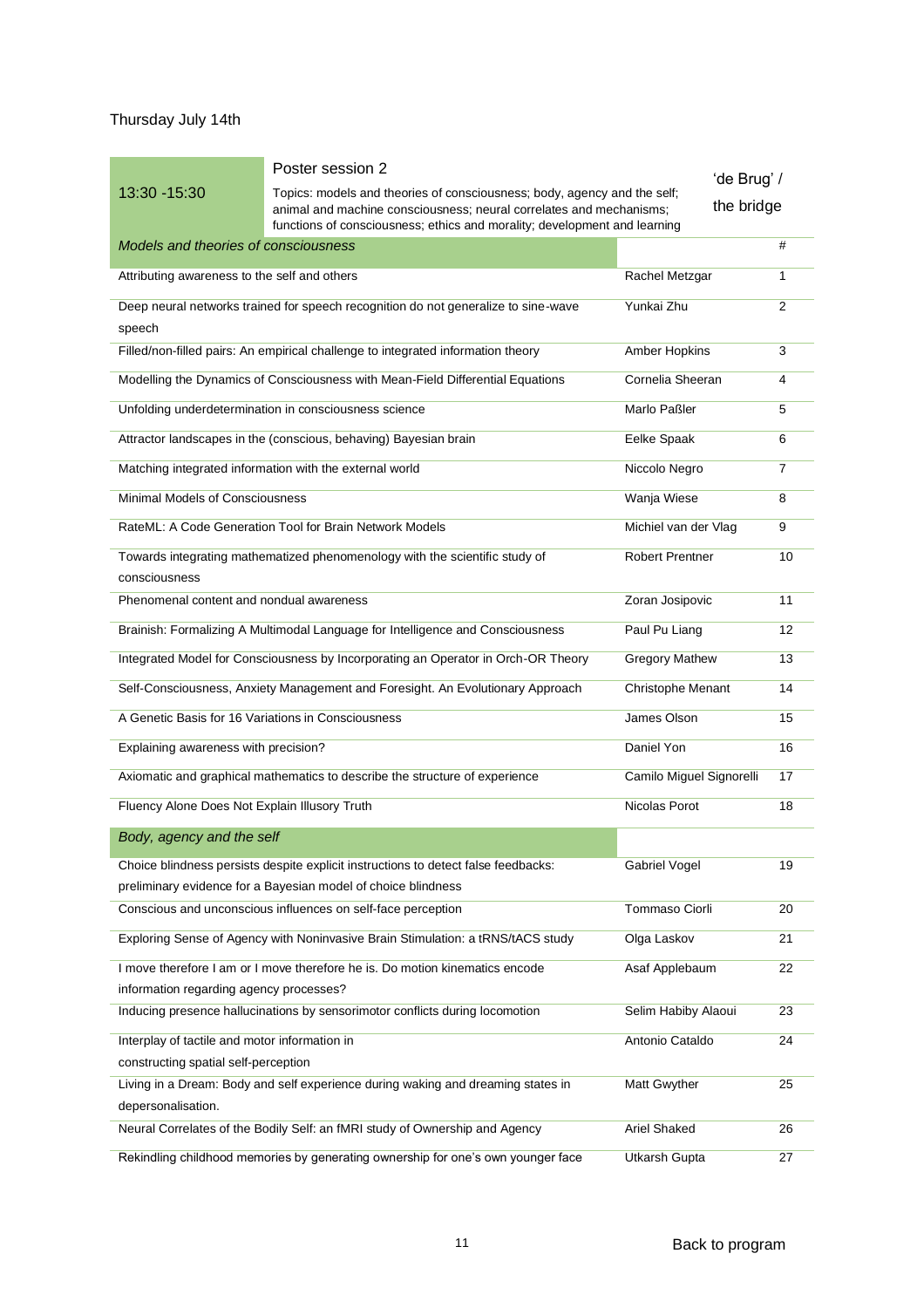| Bias-free quantification of body ownership in the rubber hand illusion: a signal detection    | Renzo Lanfranco         | 28 |
|-----------------------------------------------------------------------------------------------|-------------------------|----|
| study                                                                                         |                         |    |
| Inducing Out-of-body experiences through visuo-vestibular stimulation using mixed             | Hsin-ping Wu            | 29 |
| reality on a motion platform                                                                  |                         |    |
| A non-linear relationship between self boundaries and perspectival ownership of               | Lena Lindström          | 30 |
| experience                                                                                    |                         |    |
| Tactile self-other-distinction in anorexia and autism                                         | Rebecca Boehme          | 31 |
| Being and having a body in development: what modulates bodily-self-consciousness              | Raoul Lisa              | 32 |
| during adolescence?                                                                           |                         |    |
| Making 'sense' of agency: the self is coded with reference to its location in space           | Debbie de Boer          | 33 |
| On the influence of hierarchical environments on the human sense of agency                    | <b>Emilie Caspar</b>    | 33 |
| Alleviating the measurement crisis in the body ownership field through the use of a dual      | Piotr Litwin            | 34 |
| target presentation format                                                                    |                         |    |
| Somatic Alienation: what it's like, a hypothesised mechanism, and in investigative            | Kranti Saran            | 35 |
| method                                                                                        |                         |    |
| Animal and machine consciousness                                                              |                         |    |
| Jack of All Trades, or Master of One: Distinct Features Between Generalizable and             | Alexandra Proca         | 36 |
| Specialized Artificial Neural Representations                                                 |                         |    |
| On the link between conscious function and general intelligence in humans and                 | Arthur Juliani          | 37 |
| machines                                                                                      |                         |    |
| Neural correlates and mechanisms                                                              |                         |    |
| "Laurel & Yanny": EEG Neural Correlates of an Auditory Bistable Language Stimulus             | Alexander Franklin      | 38 |
| A no-report dichoptic color fusion EEG paradigm for isolating NCCs                            | <b>Madeleine Fenner</b> | 39 |
| Cognitive control neural reconfiguration styles when under attentional or alertness stress    | Margot Steijger         | 40 |
| Disentangling Psychophysiological Correlates of Consciousness and Attention. The              | Wiktoria Jakubowska     | 41 |
| effects of cueing on the detection, identification and visibility.                            |                         |    |
| Domain-specificity of error monitoring: an ERP study                                          | Sabrina Lenzoni         | 42 |
|                                                                                               |                         |    |
| Electrophysiological correlates of auditory and visual awareness: in search for domain-       | Kinga                   | 43 |
| specific and domain-general mechanisms of conscious perception                                |                         |    |
| Graviceptive contribution to first-person perspective: behavioral and fMRI neural             | <b>Estelle Nakul</b>    | 44 |
| correlates                                                                                    |                         |    |
| How working memory load affects conscious and unconscious neural processing of task-          | Laura Brockhoff         | 45 |
| irrelevant acoustic stimuli<br>Identifying content-independent neural correlates of awareness | Benjy Barnett           | 46 |
|                                                                                               |                         |    |
| Laminar Specificity of the Auditory Awareness Negativity Under Multitone Masking: A           | Andrew Dykstra          | 47 |
| <b>Biophysical Modeling Study</b>                                                             |                         |    |
| Mindful mental states can modulate neural signals that encode food preferences                | Constanza Baquedano     | 48 |
| Modality-specific and modality-general electrophysiological correlates of visual and          | Dmitri Filimonov        | 49 |
| auditory awareness: Evidence from a bimodal ERP experiment                                    |                         |    |
| Noradrenaline as a key neurotransmitter in modulating consciousness                           |                         | 50 |
|                                                                                               | Olympia Karampela       |    |
| Propofol disrupts asynchronous functional connectivity architectures in the human brain       | Greg Cooper             | 51 |
| that are associated with the processing of complex stimuli                                    |                         |    |
| Synergistic and redundant patterns of information across cortical regions underlie visual     | <b>Florian Burger</b>   | 52 |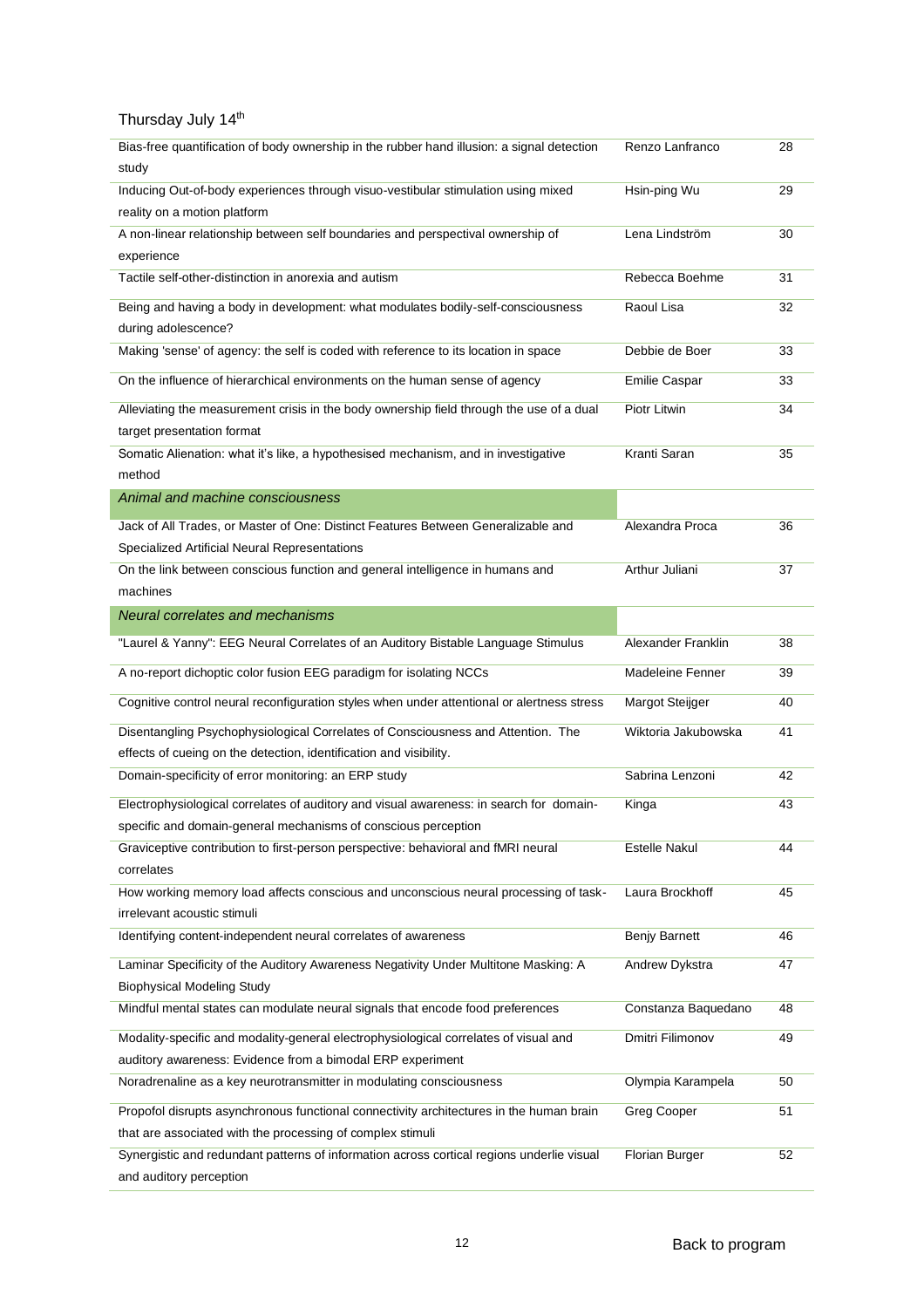| Thalamocortical causal communications in conscious perception                                | Byoung-Kyong Min          | 53 |
|----------------------------------------------------------------------------------------------|---------------------------|----|
| Tracking unexpected sensory events at different time scales dissociates modality-            | Maria Niedernhuber        | 54 |
| specific and supramodal dynamics along a cortical hierarchy                                  |                           |    |
| Visual retro-cues reactivate past spoken words in a dichotic listening paradigm              | Axel Garnier-Allain       | 55 |
| Preserved electrophysiological markers of confidence in schizophrenia                        | Rouy Martin               | 56 |
| EEG correlates of bodily self-consciousness during spatial navigation                        | Emanuela De Falco         | 57 |
| Investigating the spatiotemporal dynamics of intracerebral EEG recordings to sounds          | Daphné Rimsky-Robert      | 58 |
| around the perceptual threshold in the presence and absence of a task                        |                           |    |
| Early visual potentials at the sensory threshold are selectively modulated by cardiac and    | Viviana Leupin            | 59 |
| respiratory cycles                                                                           |                           |    |
| The 2-feature Simultaneous Type/ Serial Token model: behaviour and event related             | Mahan Hosseini            | 60 |
| potentials for distractor intrusion errors and a link between selective attention and access |                           |    |
| to consciousness                                                                             |                           |    |
| A mechanistic model of the neural entropy increase elicited by psychedelic drugs             | Rubén Herzog              | 61 |
| Information flow among visually responsive ECoG sites in human cortex                        | <b>Guillaume Corlouer</b> | 62 |
| Functional MRI investigation of the brain networks subtending task-related versus task-      | Julie Boyer               | 63 |
| free auditory conscious perception                                                           |                           |    |
| Neurophysiological mechanism imaging during xenon-induced reduction of                       | Levin Kuhlmann            | 64 |
| consciousness: Whole-brain-to-posterior shutdown process                                     |                           |    |
| Conceptual associations generate sensory expectations throughout the visual system           | David Richter             | 65 |
| Neural correlates of subjective attention focus and objective task performance               | Aline Bompas              | 66 |
| A new low: Reassessing (and revising) the local recurrency theory of consciousness           | Benjamin Kozuch           | 67 |
| Neural Correlates or Difference Makers for Consciousness?                                    | Sascha Fink               | 68 |
| Training individual differences in color qualia: representations in time and space           | Olympia Colizoli          | 69 |
| The three major features of consciousness naturally emerge from non-deterministic            | Elizabeth Stoll           | 70 |
| computation in cortical neural networks                                                      |                           |    |
| A connectome-based model of conscious access in monkey cortex                                | <b>Ulysse Klatzmann</b>   | 71 |
| <b>Functions of consciousness</b>                                                            |                           |    |
| How alertness affects detection and discrimination decision-making performance as we         | Yanzhi Xu                 | 72 |
| fall asleep                                                                                  |                           |    |
| The two lives of visual working memory - what we remember and how we perceive it.            | Renate Rutiku             | 73 |
| <b>Ethics and morality</b>                                                                   |                           |    |
| Majority of Consciousness Researchers Surveyed Support Open Science Practices                | Olivia Lowrey             | 74 |
| Despite Perceptions That Their Peers Are Less Supportive                                     |                           |    |
| Development and learning                                                                     |                           |    |
| Can we train students to predict their sports performance?                                   | Lise Brun                 | 75 |
|                                                                                              |                           |    |
| States/levels of consciousness                                                               |                           |    |
| Spatiotemporal dynamics of flow experience: an EEG microstate analysis                       | Shiva Khoshnoud           | 76 |
| Age-dependent attentional style and arousal regulate reportability of spontaneous mental     | Matthieu Koroma           | 77 |
| states                                                                                       |                           |    |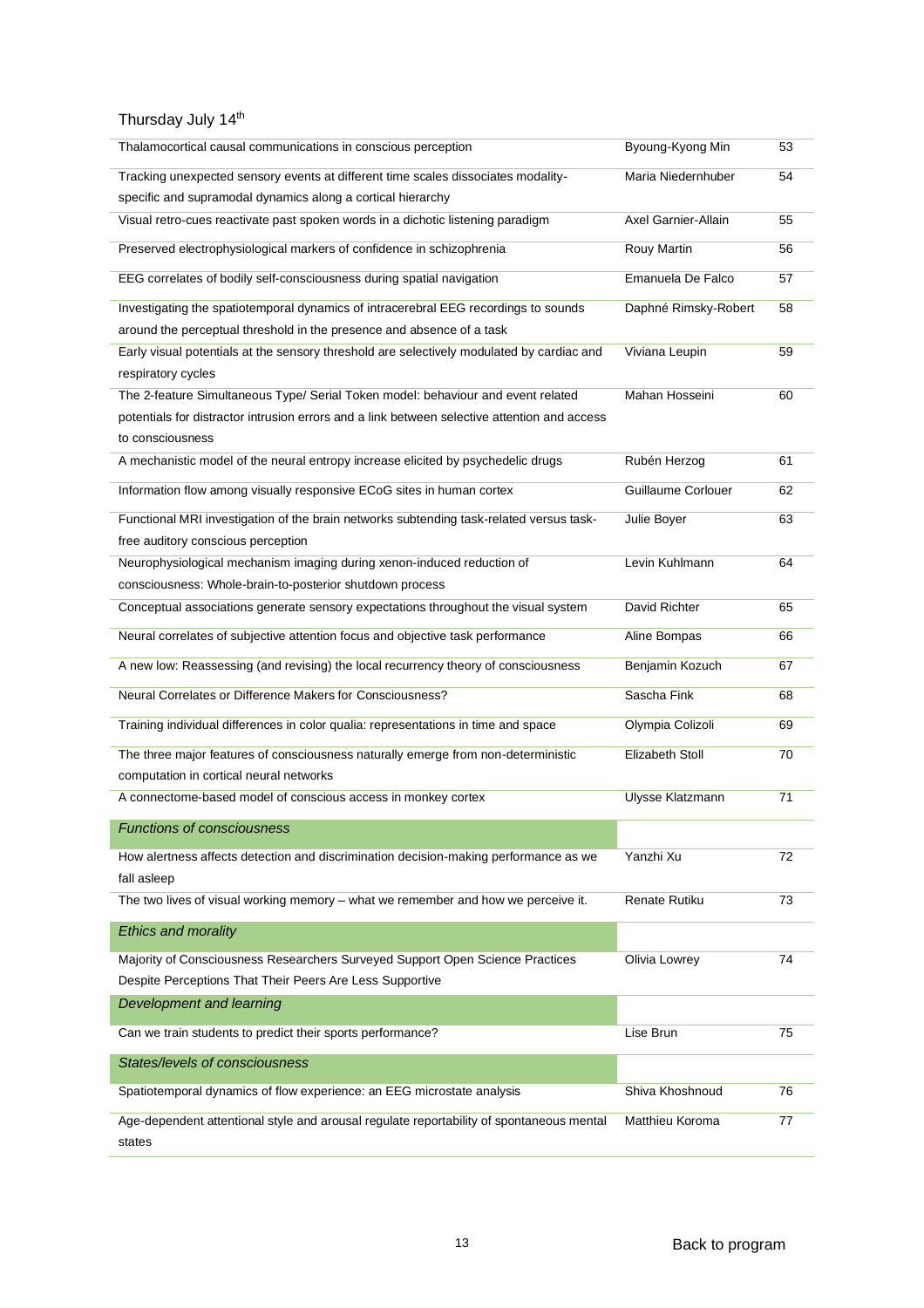<span id="page-13-0"></span>

| 15:30-17:30                                                           | Concurrent talks 5 – Models and theories of consciousness                 |                        | C1.03 |
|-----------------------------------------------------------------------|---------------------------------------------------------------------------|------------------------|-------|
|                                                                       | Representation of content in sustained viewing conditions: a case study   | <b>Gal Vishne</b>      | 9:00  |
| for consciousness theories                                            |                                                                           |                        |       |
|                                                                       | What do recurrent processing theories predict about infant                | Claudia Passos         | 9:15  |
| consciousness?                                                        |                                                                           |                        |       |
|                                                                       | Can introspection rescue causal structure theories, such as IIT, from the | Michael Herzog         | 9:30  |
| unfolding argument?                                                   |                                                                           |                        |       |
| New developments of sensorimotor theory of phenomenal                 |                                                                           | J. Kevin O'Regan       | 9:45  |
| consciousness: how different types of voluntary control determine the |                                                                           |                        |       |
|                                                                       | 'what it's like' of sensory, bodily, emotional and mental conscious       |                        |       |
| experiences                                                           |                                                                           |                        |       |
| A Model of Unintentional Mind Wandering                               |                                                                           | <b>Isaac Christian</b> | 10:00 |
|                                                                       | Ontogenetic emergence as a criterion for theories of consciousness:       | Asger Kirkeby-Hinrup   | 10:15 |
| Comparing SOMA, GNW and REF-CON                                       |                                                                           |                        |       |
|                                                                       | The Strength of Weak Integrated Information Theory                        | Pedro Mediano          | 10:30 |
|                                                                       | How long-lasting postdiction challenges local theories of consciousness   | Adrien Doerig          | 10:45 |

| 15:30-17:30                                 | Concurrent talks 6 - NCC 1                                                                                                                |                           | C <sub>1.04</sub> |
|---------------------------------------------|-------------------------------------------------------------------------------------------------------------------------------------------|---------------------------|-------------------|
| masking paradigm                            | Decoding perceptual awareness across the brain with a no-report fMRI                                                                      | Michael Cohen             | 9:00              |
| visual masking paradigm                     | Distinct EEG bifurcation dynamics in report and no-report conditions of a                                                                 | <b>Michael Pitts</b>      | 9:15              |
| Neuronal Workspace Model.                   | Modeling bifurcation dynamics in neural networks during access<br>consciousness: adding distributed coding and computations in the Global | <b>Esther Poniatowski</b> | 9:30              |
|                                             | Large-scale, MRI-based neuroarchitectural mapping of consciousness                                                                        | Kristian Sandberg         | 9:45              |
| from mouse experiments                      | Neural correlates vs. mechanisms of consciousness: a cautionary tale                                                                      | <b>Umberto Olcese</b>     | 10:00             |
| processing and impairs conscious perception | NMDA receptor antagonist memantine selectively affects recurrent                                                                          | Samuel Noorman            | 10:15             |
| uncertain target relevance                  | Neural correlates of consciousness in an attentional-blink paradigm with                                                                  | <b>Torge Dellert</b>      | 10:30             |
| neurons in primary visual cortex            | Separate auditory and motor contributions to sound-evoked activity of                                                                     | <b>Cyriel Pennartz</b>    | 10:45             |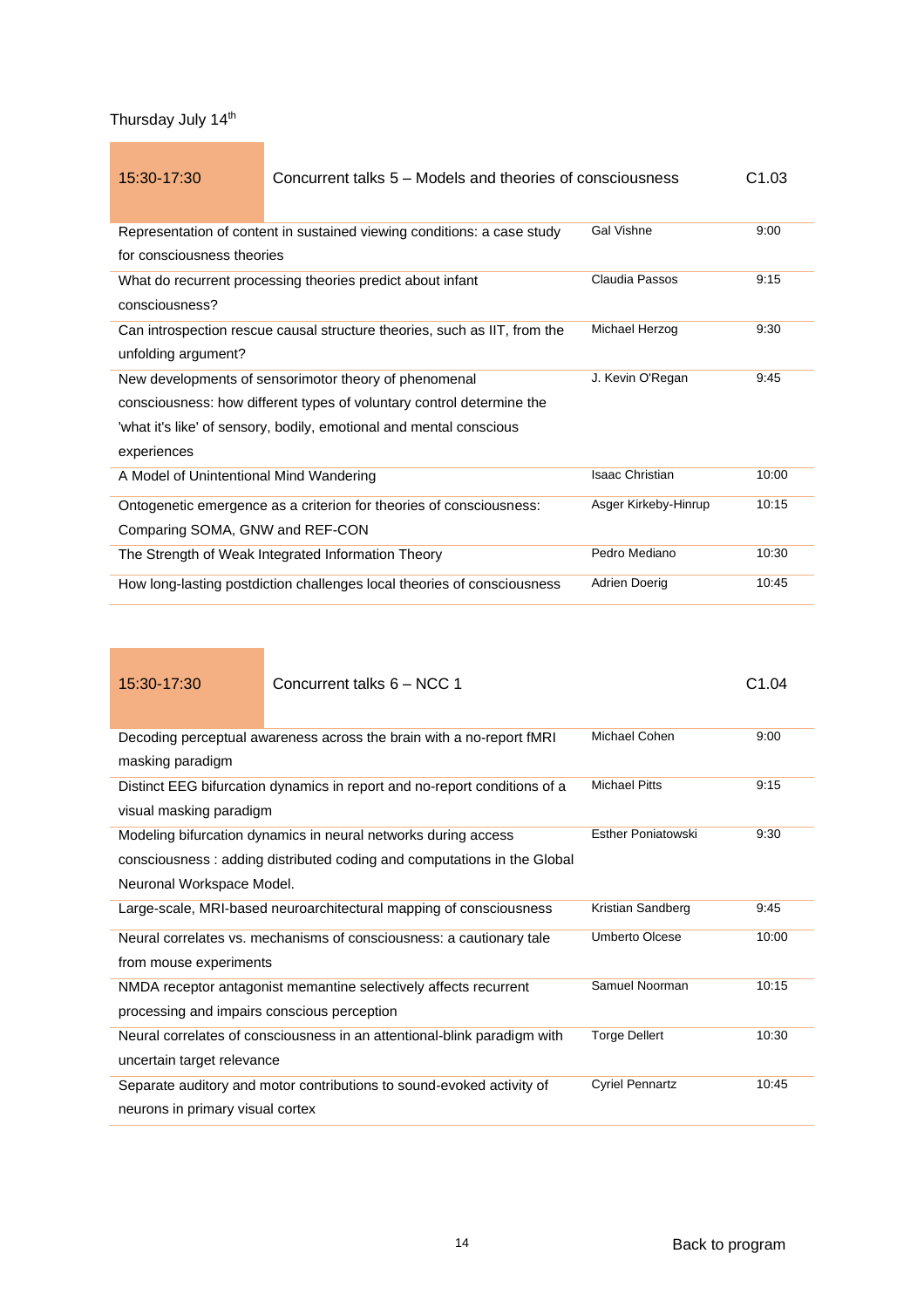| 15:30-17:30                            | Concurrent talks 7 – Time and volition                                   |                   | A1.02 |
|----------------------------------------|--------------------------------------------------------------------------|-------------------|-------|
|                                        |                                                                          |                   |       |
|                                        | Do Magnetoencephalography signals reveal a function that limits the      | Chris Allen       | 9:00  |
| pace of perceptual experience?         |                                                                          |                   |       |
|                                        | Timekeeping in cortex: primary somatosensory cortex encodes time and     | Rikki Rabinovich  | 9:15  |
| temporal surprise                      |                                                                          |                   |       |
|                                        | From perceptual change to the experience of time via event segmentation  | Alberto Mariola   | 9:30  |
|                                        | No evidence for relationship between basic visual temporal precision and | Isabel Maranhao   | 9:45  |
| time estimation abilities              |                                                                          |                   |       |
|                                        | Voluntary action, sense of agency and uncertainty                        | Silvia Seghezzi   | 10:00 |
|                                        | Baseline correction can lead to spurious results in readiness potential  | Lucas Jeay-Bizot  | 10:15 |
| research                               |                                                                          |                   |       |
|                                        | On the relationship between cardiac and skin-mediated interoceptive      | Laura Crucianelli | 10:30 |
| submodalities                          |                                                                          |                   |       |
|                                        | The Cardiac Timing Toolbox (CaTT): Testing for physiologically plausible | Maxine Sherman    | 10:45 |
| effects of cardiac timing on behaviour |                                                                          |                   |       |

| 15:30-17:30                                                       | Concurrent talks 8 – Body, agency and the self                                  |                       | C <sub>0.02</sub> |
|-------------------------------------------------------------------|---------------------------------------------------------------------------------|-----------------------|-------------------|
|                                                                   |                                                                                 |                       |                   |
|                                                                   | Tracking conscious intentions during action formation                           | Uri Maoz              | 9:00              |
|                                                                   | Sense of agency within a metacognitive framework: The role of visual            | Angeliki Charalampaki | 9:15              |
|                                                                   | feedback of movement and outcome on metacognitive representations of            |                       |                   |
| agency                                                            |                                                                                 |                       |                   |
|                                                                   | My Uncertain Body: proprioceptive uncertainty and body ownership                | Marie Chancel         | 9:30              |
| Hierarchical Processing of the Embodied Sense of Agency and Its   |                                                                                 | Amit Regev Krugwasser | 9:45              |
| Metacognition                                                     |                                                                                 |                       |                   |
| Disrupting the sense of agency via closed-loop TMS-EMG            |                                                                                 | Alice Wong            | 10:00             |
|                                                                   | Bodily self-consciousness impacts naturalistic episodic memory                  | Nathalie Meyer        | 10:15             |
| reinstatement                                                     |                                                                                 |                       |                   |
|                                                                   | Depersonalization affects self-prioritization of bodily, but not abstract self- | Mateusz Wozniak       | 10:30             |
| related information                                               |                                                                                 |                       |                   |
|                                                                   | Volitional embodied-self dissolution in meditators is associated with beta      | Fynn-Mathis Trautwein | 10:45             |
| attenuation in multisensory regions – a neurophenomenological MEG |                                                                                 |                       |                   |
| study                                                             |                                                                                 |                       |                   |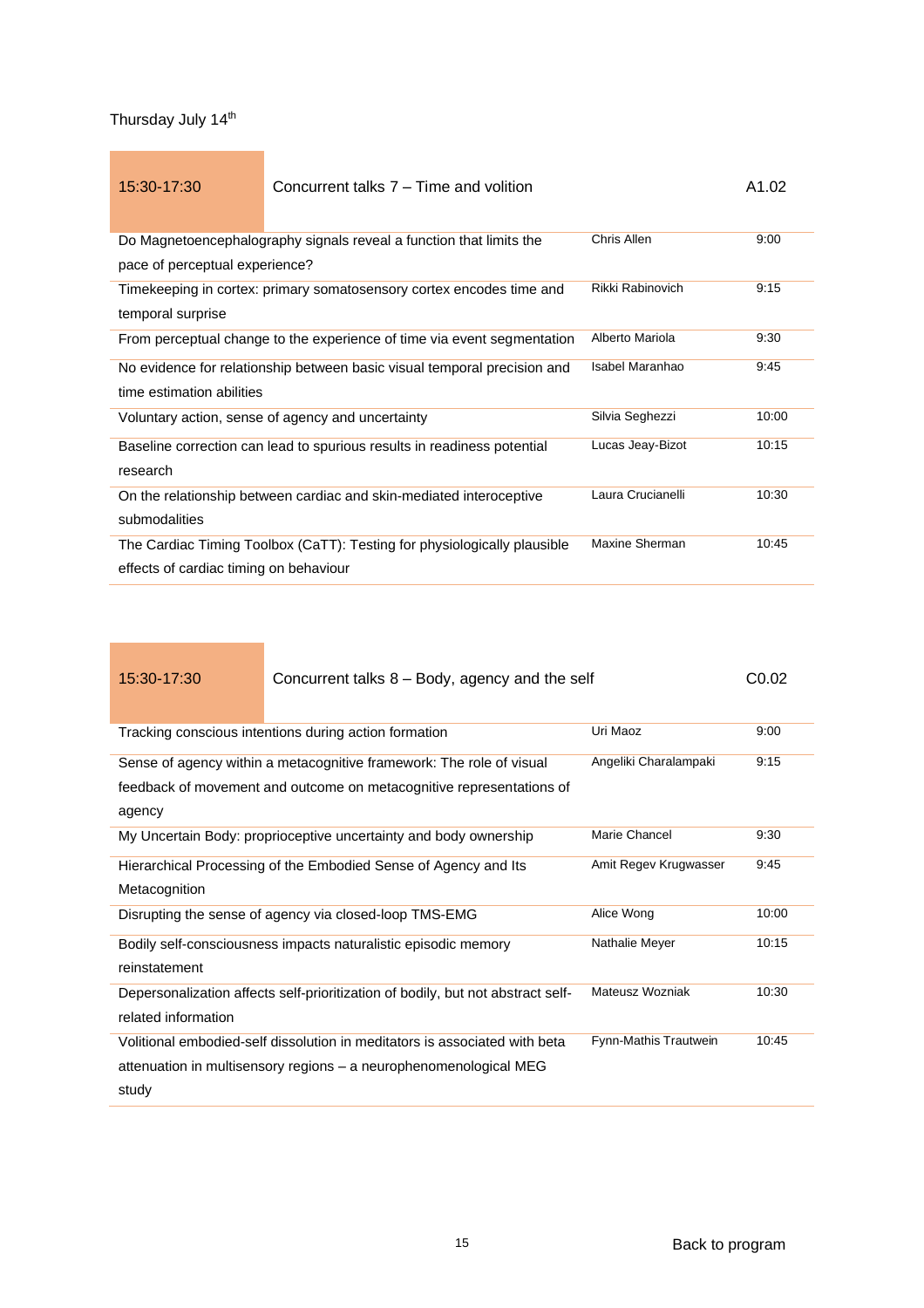<span id="page-15-1"></span><span id="page-15-0"></span>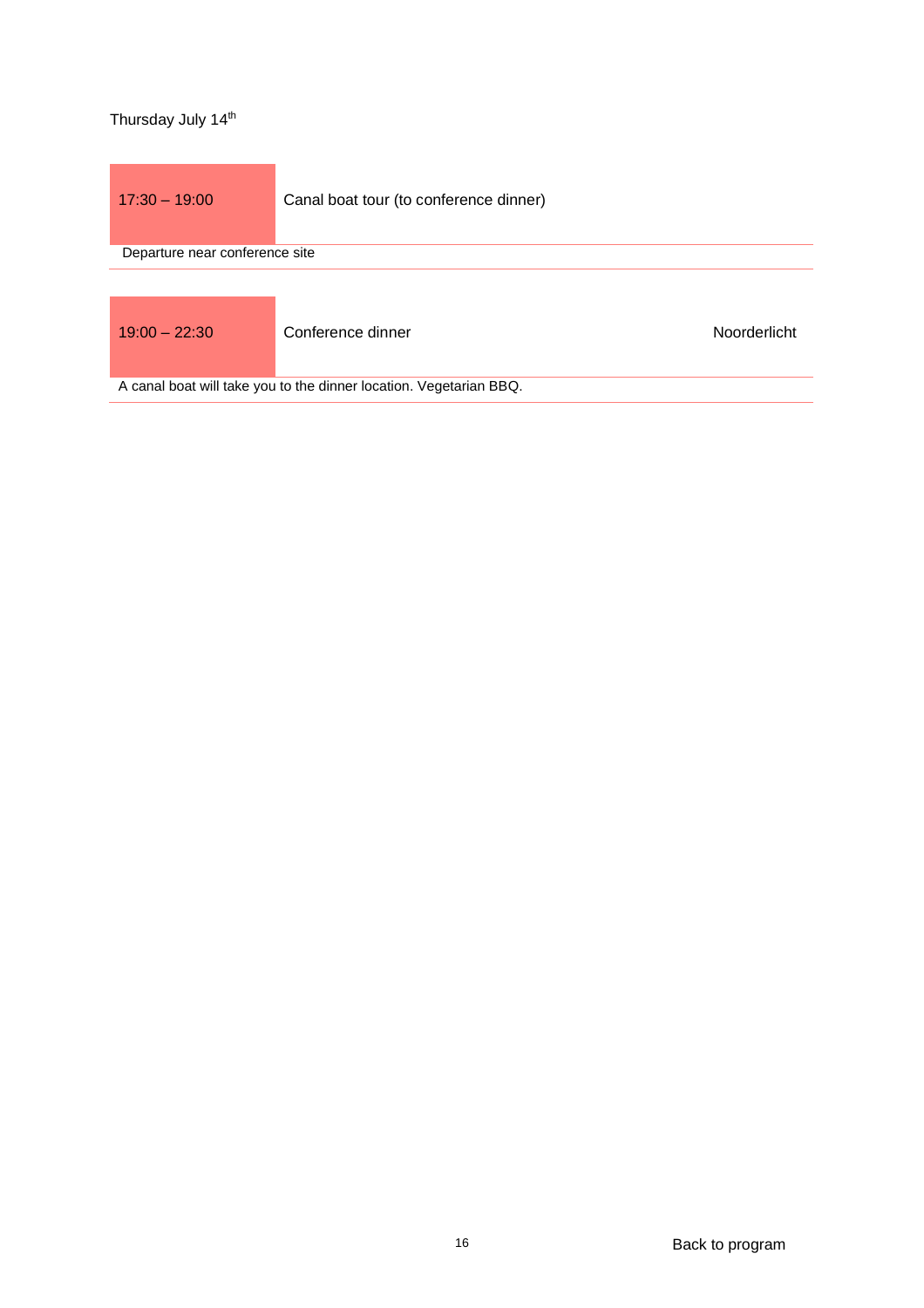<span id="page-16-1"></span><span id="page-16-0"></span>

| $9:00 - 11:00$ | Parallel symposium 3 – Evidence accumulation and<br>consciousness      |                          | C <sub>1.03</sub> |
|----------------|------------------------------------------------------------------------|--------------------------|-------------------|
|                | A leaky evidence accumulation process for perceptual experience        | Michael Pereira          |                   |
|                | The accumulation of evidence for perception and confidence             | Tarryn Balsdon           |                   |
|                | Conscious correlates of evidence accumulation in perception and action | Elisabeth Pares Pujolras |                   |
|                | Mapping evidence accumulation to decision confidence                   | Kobe Desender            |                   |

| $9:00 - 11:00$                                                                                      | Parallel symposium 4 – Thought-full or thought-less: how empty<br>can the conscious mind get? |                 | C <sub>1.04</sub> |
|-----------------------------------------------------------------------------------------------------|-----------------------------------------------------------------------------------------------|-----------------|-------------------|
|                                                                                                     | Introduction: Motivation of symposium (3 minutes)                                             | Athena Demertzi |                   |
| Kinds of empty minds                                                                                |                                                                                               | Jennifer Windt  |                   |
| Antoine Lutz<br>Exploring the presence and absence of mental objects during<br>mindfulness practice |                                                                                               |                 |                   |
| Thomas Andrillon<br>Sleep-like brain activity predicts when the mind goes blank                     |                                                                                               |                 |                   |
| Athena Demertzi<br>At the boundaries of mental state reportability: the case of mind blanking       |                                                                                               |                 |                   |
| Panel discussion (final 17 minutes)                                                                 |                                                                                               |                 |                   |

<span id="page-16-3"></span><span id="page-16-2"></span>

| $11:00 - 11:30$  | Coffee                        | Hall A |
|------------------|-------------------------------|--------|
|                  |                               |        |
| $11:30 - 12:30$  | Keynote by prof. Irene Tracey | A0.01  |
| <b>Title TBA</b> |                               |        |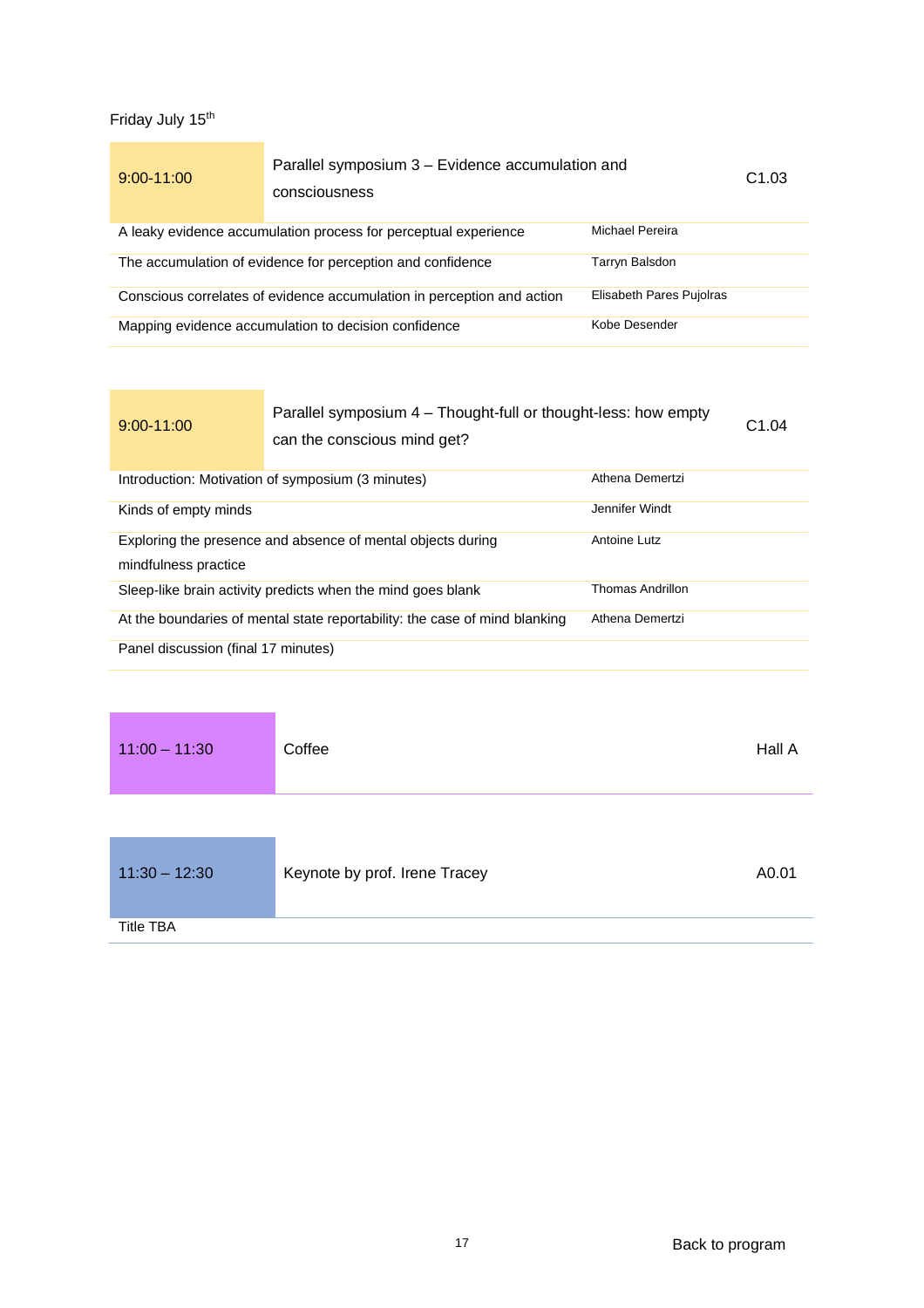<span id="page-17-0"></span>

|                                                   | Poster session 3                                                                                                                                    |                         | 'de Brug' /    |
|---------------------------------------------------|-----------------------------------------------------------------------------------------------------------------------------------------------------|-------------------------|----------------|
| 13:30 - 15:30                                     | Topics: perceptual consciousness; sleep and dreams; altered states of<br>consciousness; states/levels of consciousness; consciousness in the clinic |                         | the bridge     |
| Perceptual consciousness                          |                                                                                                                                                     |                         | #              |
| prediction error.                                 | A neural field model of synergistic interactions across cortical regions during auditory                                                            | Louis Roberts           | 1              |
|                                                   | EEG Lempel-Ziv diversity is related to meaningfulness of a stimulus - differences                                                                   | Pawel                   | 2              |
| between sensory modalities                        |                                                                                                                                                     |                         |                |
|                                                   | Evidence accumulation explains the duration of perceptual experience and its                                                                        | <b>Michael Pereira</b>  | 3              |
| associated confidence                             |                                                                                                                                                     |                         |                |
| recognition in scenes                             | Forest before trees, or trees before forest? Temporal hierarchy of gist and object                                                                  | Natalia Rutkowska       | 4              |
|                                                   | Generating veridical and informative experiences via prediction                                                                                     | Kirsten Rittershofer    | 5              |
|                                                   | Informative cue on stimulus frequency affects criterion in somatosensory near-                                                                      | Carina Forster          | 6              |
| threshold detection                               |                                                                                                                                                     |                         |                |
|                                                   | Investigating the appearance of perceptual richness: A systematic review                                                                            | Sophronia Barone        | $\overline{7}$ |
| patients                                          | Looking at blindsight: a complete perceptual profile characterisation of heminaopic                                                                 | Diane Derrien           | 8              |
| perceptual awareness                              | Pre-stimulus alpha-band power predicts both objective task accuracy and subjective                                                                  | Aleksander Zębrowski    | 9              |
| processing during perception of real-world scenes | The forest, the trees, or both? Hierarchy and interactions between gist and object                                                                  | Marcin Furtak           | 10             |
|                                                   | Virtual Veridicalism, Cognitive Orientation, and Fregean Representationalism                                                                        | Yen-Tung Lee            | 11             |
|                                                   | Visual imagination and visual working memory performance in older and younger                                                                       | Christopher Atkin       | 12             |
| healthy adults                                    |                                                                                                                                                     |                         |                |
|                                                   | We are just friends - the complicated relationship between occipital cortex excitability,                                                           | Justyna Hobot           | 13             |
| occipital cortex TMS and visual perception        |                                                                                                                                                     |                         |                |
|                                                   | Choice behavior is optimal at intermediate levels of pupil-linked arousal across various                                                            | Lola Beerendonk         | 14             |
| modalities and decision types                     |                                                                                                                                                     |                         |                |
|                                                   | Directed neural information sharing indexes awareness in human face perception                                                                      | Renzo Lanfranco         | 15             |
| of mental imagery                                 | Why do some people seem more observant of changes in their environment? The role                                                                    | Giulia Cabbai           | 16             |
| Loss-gain asymmetries in perceptual decisions     |                                                                                                                                                     | Matan Mazor             | 17             |
|                                                   | Common and divergent cortical mechanisms of auditory prediction error across                                                                        | Andres Canales-         | 18             |
| mammalian brains.                                 |                                                                                                                                                     | Johnson                 |                |
|                                                   | Processing of threatening bodies under different levels of perceptual awareness                                                                     | Marta Poyo Solanas      | 19             |
|                                                   | One-shot perceptual learning from brief exposure to prior information                                                                               | Adelina-Mihaela Halchin | 20             |
|                                                   | The Perception Census: An extremely large-scale online study of perceptual diversity                                                                | Anil Seth               | 21             |
|                                                   | Cardio-audio and auditory regularity encoding during human wakefulness and sleep                                                                    | Andria Pelentritou      | 22             |
|                                                   | Time-varying functional whole-brain connectivity synchronizes between individuals                                                                   | <b>Basak Turker</b>     | 23             |
| during movie watching                             |                                                                                                                                                     |                         |                |
|                                                   | Effect of individual differences in perceptual precision on central tendency effects                                                                | Reny Baykova            | 24             |
| Capturing the experience of (artificial) touch    |                                                                                                                                                     | Ceci Verbaarschot       | 25             |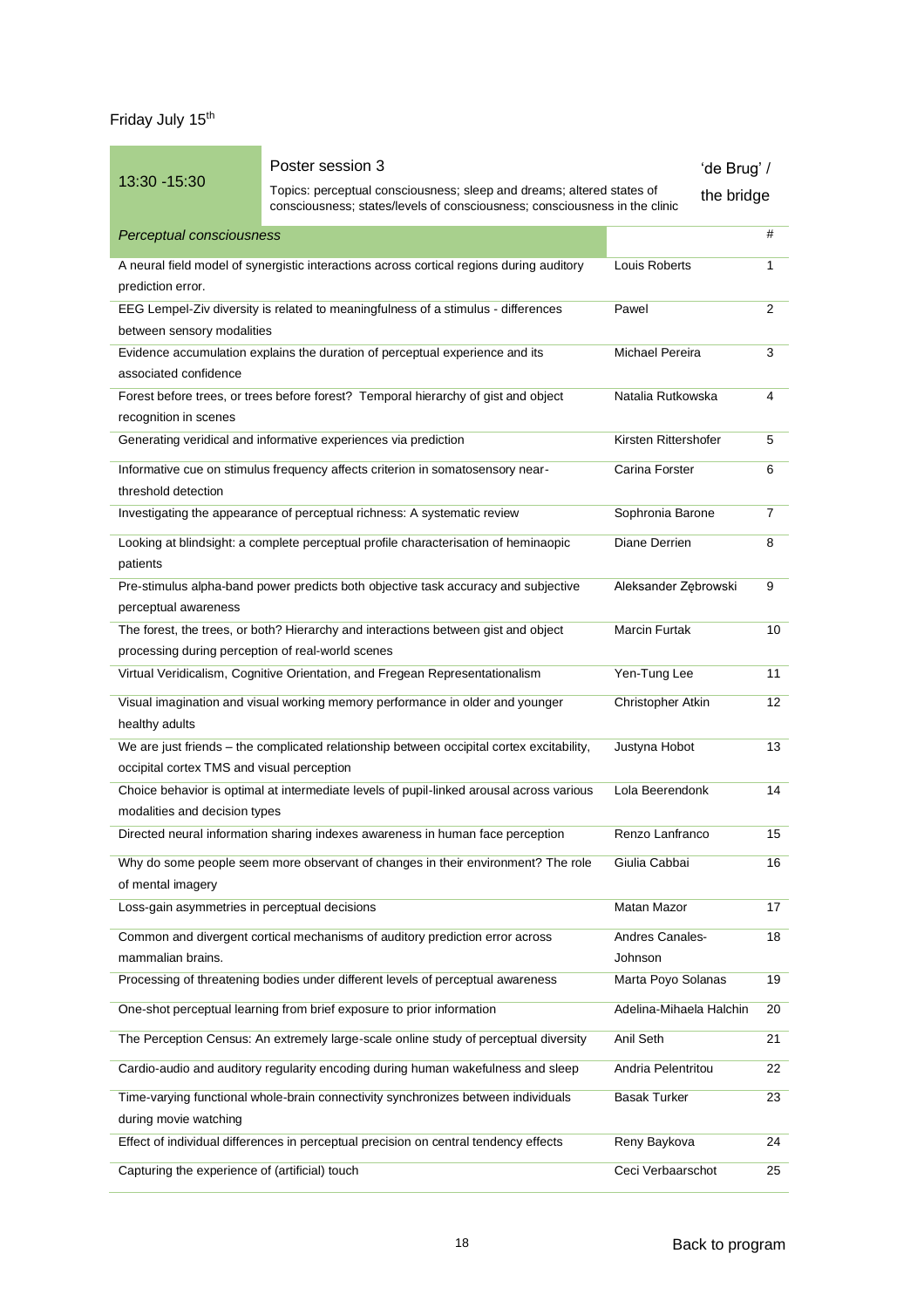| Are phantom people analogous to phantom limbs?                                         | Paul Corballis              | 26 |
|----------------------------------------------------------------------------------------|-----------------------------|----|
| Examining differential access of fear- and disgust-conditioned stimuli to visual       | Piotr Litwin                | 27 |
| awareness                                                                              |                             |    |
| Divergent perception: linking creativity with perception of ambiguous visual stimuli   | Antoine Bellemare           | 28 |
| Sleep and dreams                                                                       |                             |    |
| A relationship between lucid dreaming and metacognitive capacity                       | Mariana Pereira             | 29 |
| Auditory adaptation dynamics across the sleep-wake cycle                               | Anat Arzi                   | 30 |
| Identifying the Neural Correlates of Dreaming with Intracranial Recordings             | Csaba Kozma                 | 31 |
| Negative dream experiences predict waking emotional reactivity and emotion             | Enyu Lin                    | 32 |
| regulation                                                                             |                             |    |
| The phenomenological construction of lucid dreaming: a case study                      | Teresa Campillo Ferrer      | 33 |
| Learning new vocabulary implicitly during sleep transfers with cross-modal             | Matthieu Koroma             | 34 |
| generalization into wakefulness                                                        |                             |    |
| Sleep Misperception in Insomnia is associated with Verbal Memory Erroring              | Afik Faerman                | 35 |
| Neurocognitive (dis)continuities between waking and dreaming states of                 | Valdas Noreika              | 36 |
| consciousness                                                                          |                             |    |
| Altered states of consciousness                                                        |                             |    |
| Altered states of consciousness: NLP and qualitative analysis of online reports        | Conor Murray                | 37 |
| Integration and neural propagation: empirical evidence for the usefulness of intrinsic | Glenn van der Lande         | 38 |
| ignitions                                                                              |                             |    |
| Measures of information processing reveal common and distinct features between         | Naji Alnagger               | 39 |
| propofol, ketamine and dexmedetomidine-induced sedation                                |                             |    |
| Mindfulness meditation state and traits modulate the brain gradient connectome in      | Sébastien Czajko            | 40 |
| expert and novice meditators                                                           |                             |    |
| Neural and phenomenological dynamics of psychedelic-like states through breathwork     | Evan Lewis-Healey           | 41 |
| induced hypoxia                                                                        |                             |    |
| Syncope models the near-death-like experience                                          | <b>Charlotte Martial</b>    | 42 |
| A Specification of the Consciousness State-Space: Let's Split it!                      | <b>Cyril Costines</b>       | 43 |
| Can psychedelics alter metaphysical beliefs?                                           | Christopher                 | 44 |
|                                                                                        | Timmermann                  |    |
| Cross-study comparison of resting-state fMRI altered states of consciousness           | <b>Timo Torsten Schmidt</b> | 45 |
| datasets: Establishing relationships between connectivity changes and                  |                             |    |
| phenomenology                                                                          |                             |    |
| Psychedelics and schizophrenia: Distinct alterations to Bayesian inference             | Hardik Rajpal               | 46 |
| Effects of psilocybin on neurophysiological and phenomenal correlates of interoception | Marieke Weijs               | 47 |
| Neurochemical profiling of psychedelic states of consciousness                         | Pablo-Alexandre             | 48 |
|                                                                                        | Mallaroni                   |    |
| Quantitative phenomenology of serotonergic and anticholinergic hallucinogens:          | George Fejer                | 49 |
| Evidence for multiple pathways to hallucinatory consciousness                          |                             |    |
| Neural markers of cognitive control in high arousal                                    | Chiara Avancini             | 50 |
| The role of subjective experience in psychedelic therapy: Psychedelic-inspired VR-     | Karl Kristjan Kaup          | 51 |
| augmented therapy for treatment of mild-to-moderate depression                         |                             |    |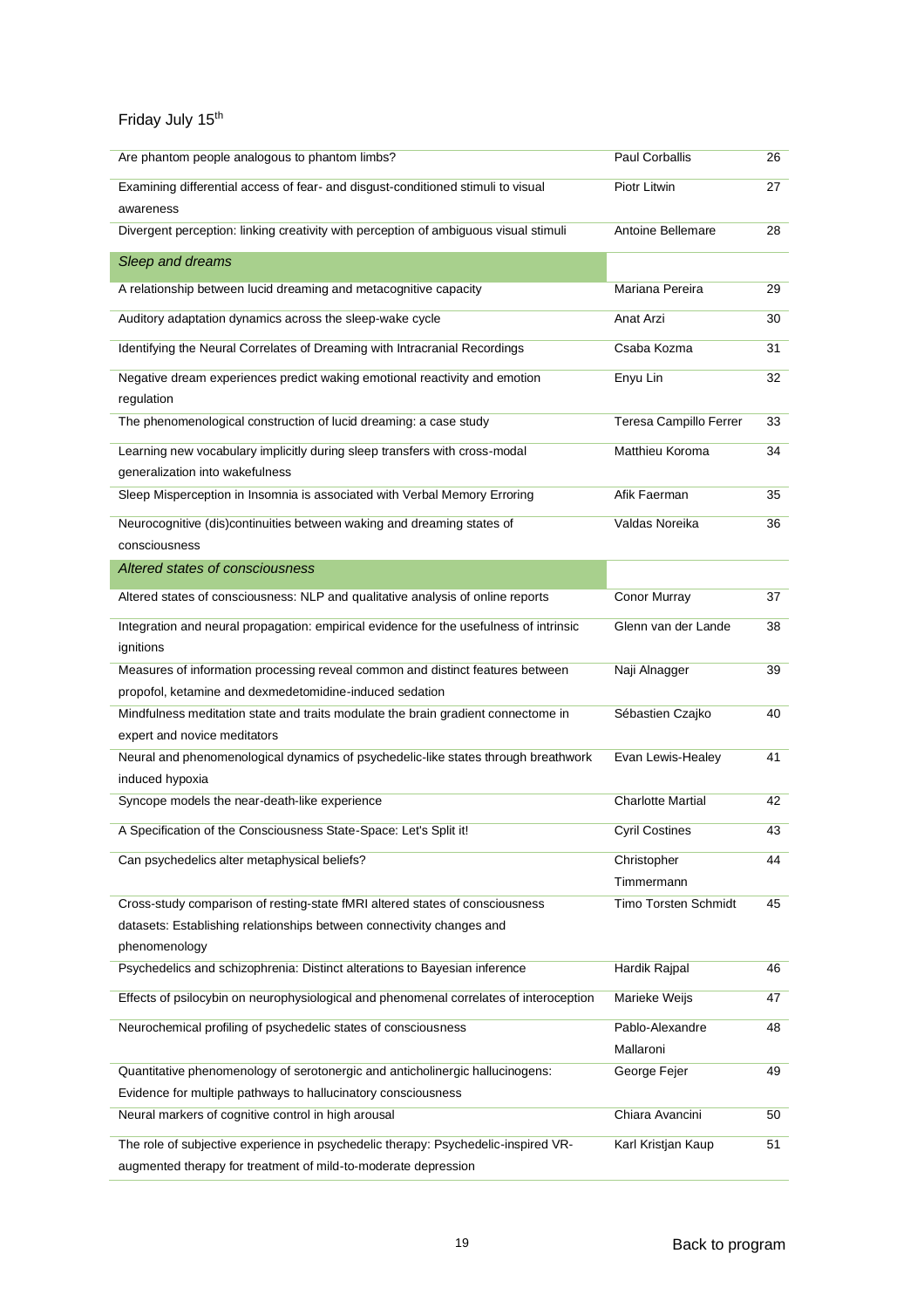| Subjective and EEG effects of the extended DMT experience                               | Lisa Luan             | 52 |
|-----------------------------------------------------------------------------------------|-----------------------|----|
| Consciousness and Blended Reality: The Alice Dali Augmented Reality Experience          | Svetlana Rudenko      | 53 |
| A Specification of the Consciousness State-Space: Let's Split it!                       | <b>Cyril Costines</b> | 54 |
| States/levels of consciousness                                                          |                       |    |
| Ketamine and sleep modulate neural complexity dynamics in cats                          | Claudia Pascovich     | 55 |
| Sleep-related brain functional reorganization varies by task engagement                 | Samika Kumar          | 56 |
| Brain complexity increases as conscious level decreases in order to maintain task       | Laura Stolp           | 57 |
| performance                                                                             |                       |    |
| Characterising the behavioural and neural signatures of switching between internally    | Sara Calzolari        | 58 |
| and externally directed processes.                                                      |                       |    |
| Consciousness in the clinic                                                             |                       |    |
| Altered awareness in patients with Korsakoff syndrome living in long-term care          | Anouk van Loon        | 59 |
| facilities; a network analyses                                                          |                       |    |
| Assessing consciousness in people with advanced Alzheimer's disease in care homes       | Jonathan Huntley      | 60 |
| using Bispectral index monitoring - a feasibility and pilot study                       |                       |    |
| Conscious perception and the role of the basal ganglia: preliminary findings from a     | Evert Boonstra        | 61 |
| deep brain stimulation study                                                            |                       |    |
| Phenomenological experience and clinical benefits of hypnosis and cognitive trance      | Nolwenn Marie         | 62 |
| Functional near-infrared spectroscopy as a tool to assess residual and covert           | Karnig Kazazian       | 63 |
| consciousness in the intensive care unit                                                |                       |    |
| Neural Synchrony and Complexity to Index Consciousness and Coma Patient                 | <b>Sigurd Alnes</b>   | 64 |
| Outcome                                                                                 |                       |    |
| Development of an automated pipeline for the analysis of [18F]FDG-PET images in         | Arianna               | 65 |
| disorders of consciousness                                                              |                       |    |
| Revisiting the domain of suggestion: A meta-analysis of suggestibility across different | Madeline V. Stein     | 66 |
| contexts                                                                                |                       |    |
| Capturing Real World Driving Behaviour and Neural markers of reduced Conscious          | Kieran Lee            | 67 |
| Awareness in Sleep Apnoea Patients                                                      |                       |    |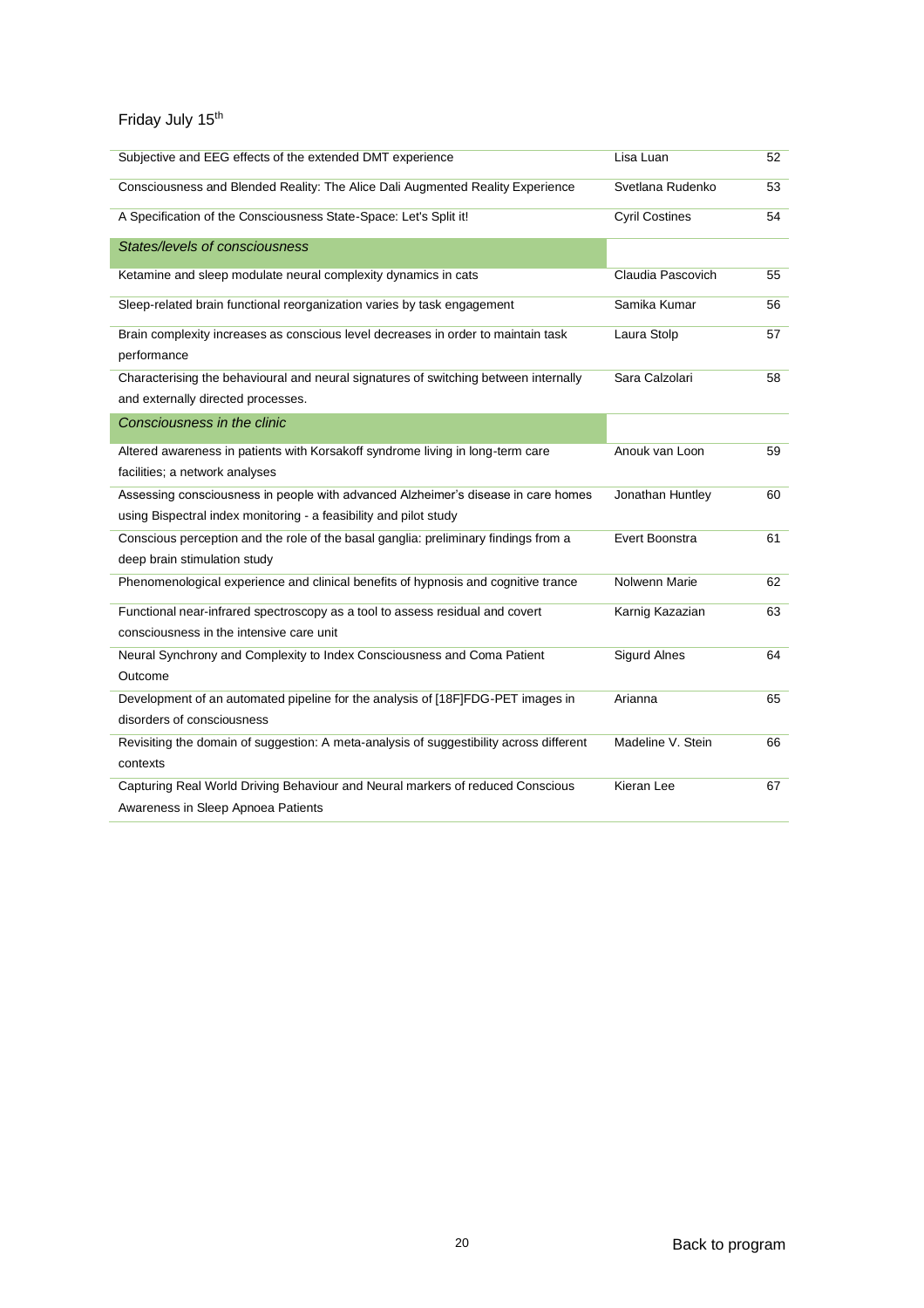## <span id="page-20-0"></span>15:30-17:30 Concurrent talks 9 – Neural correlates of consciousness 2 C1.03

| Graded conscious perception during the attentional blink                | Anna Eiserbeck           | 9:00  |
|-------------------------------------------------------------------------|--------------------------|-------|
| Investigating the relationship between evidence accumulation and        | <b>Francois Stockart</b> | 9:15  |
| perceptual experience using sEEG                                        |                          |       |
| Sequential sampling models for confidence in perceptual decision-making | Sebastian Hellmann       | 9:30  |
| Implicit inference of 'what's next' in a dynamic world                  | Martijn E. Wokke         | 9:45  |
| The role of structuralism in NCC research                               | Lukas Kob                | 10:00 |
| Bidirectionally connected cores of the human functional connectome      | Tomoya Taguchi           | 10:15 |
| Hemispheric decoupling of awareness-related activity in human auditory  | Andrew Dykstra           | 10:30 |
| cortex under informational masking and divided attention                |                          |       |
| Influence of signal strength on conscious and nonconscious neural       | Insa Schlossmacher       | 10:45 |
| processing of emotional faces                                           |                          |       |

| 15:30-17:30                                                                         | Concurrent talks 10 - Perceptual consciousness 2                            |                  | C <sub>1.04</sub> |
|-------------------------------------------------------------------------------------|-----------------------------------------------------------------------------|------------------|-------------------|
|                                                                                     |                                                                             |                  |                   |
|                                                                                     | Useful Misrepresentation: Perception as Embodied Proactive Inference        | Joshua M Martin  | 9:00              |
|                                                                                     | Position representations of moving objects align with real-time position in | Philippa Johnson | 9:15              |
| early visual cortex                                                                 |                                                                             |                  |                   |
| Thomas Andrillon<br>Expectations boost the reconstruction of auditory features from |                                                                             |                  | 9:30              |
| electrophysiological responses to noisy speech                                      |                                                                             |                  |                   |
|                                                                                     | Gaze stability does not fully explain perceptual filling-in                 | Max Levinson     | 9:45              |
|                                                                                     | The capacity of iconic memory: how high is ultra-high?                      | Karla Matić      | 10:00             |
|                                                                                     | Young children's subjective and objective thresholds and emergent           | Ryoichi Watanabe | 10:15             |
| process of visual consciousness using a backward masking task                       |                                                                             |                  |                   |
|                                                                                     | Phenomenological control in 'top-down' and 'bottom up' effects.             | Peter Lush       | 10:30             |
|                                                                                     | A nasal visual field advantage in interocular competition                   | Andre Sahakian   | 10:45             |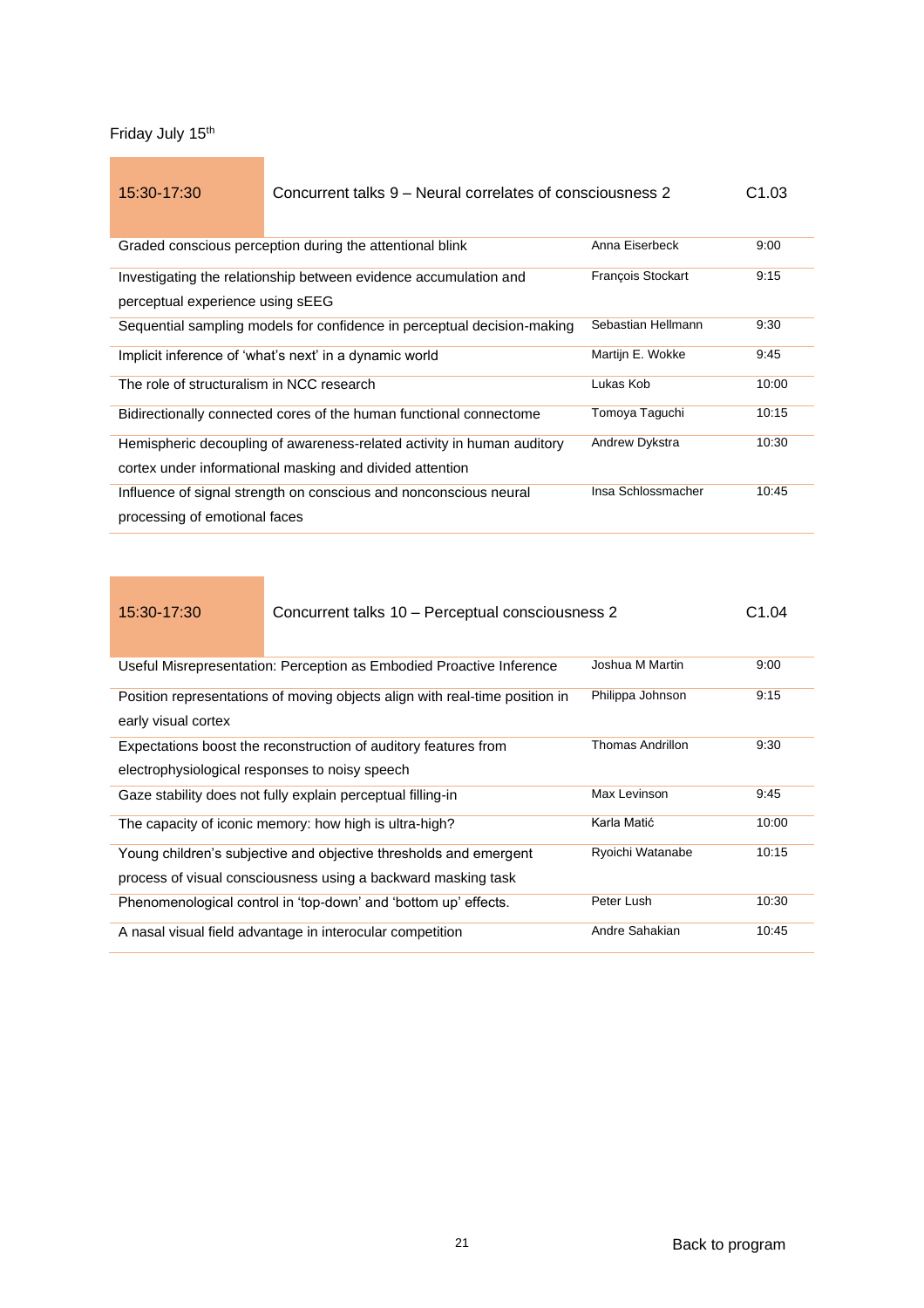Friday July 15<sup>th</sup>

| 15:30-17:30                                                                                 | Concurrent talks 11 – (Altered) states of consciousness                  |                   | A1.02 |
|---------------------------------------------------------------------------------------------|--------------------------------------------------------------------------|-------------------|-------|
|                                                                                             |                                                                          |                   |       |
|                                                                                             | What is it like to become aware that you are dreaming? Examining         | Ema Demšar        | 9:00  |
| accounts of meta-awareness in lucid dreams                                                  |                                                                          |                   |       |
|                                                                                             | Nightmare frequency is associated with connectivity between the          | Mariana Pereira   | 9:15  |
| amygdala and prefrontal cortex                                                              |                                                                          |                   |       |
| <b>Manuel Schabus</b><br>Alert even in full unconsciousness! The Brain Selectively Tunes to |                                                                          |                   | 9:30  |
| Unfamiliar Voices during Deep Sleep                                                         |                                                                          |                   |       |
|                                                                                             | Signs of consciousness in fetal magnetoencephalography                   | Joel Frohlich     | 9:45  |
|                                                                                             | Beyond informational complexity – reduced conscious level associated     | Daniel Bor        | 10:00 |
| with increased redundancy and reduced synergy.                                              |                                                                          |                   |       |
|                                                                                             | Auditory processing across different levels of arousal and consciousness | Amit Marmelshtein | 10:15 |
|                                                                                             | Is microdosing with psychedelics more than a placebo-effect?             | Michiel van Elk   | 10:30 |
|                                                                                             | A brain pattern of high integration and low segregation is recurrently   | Sepher Mortaheb   | 10:45 |
| observed after psilocybin administration                                                    |                                                                          |                   |       |

| 15:30-17:30 | Concurrent talks 12 – Confidence and metacognition | C0.02 |
|-------------|----------------------------------------------------|-------|
|             |                                                    |       |

| Optimal metacognitive decision strategies in signal detection theory                              | Lucie Charles    | 9:00  |
|---------------------------------------------------------------------------------------------------|------------------|-------|
| Intrinsic decision biases are under cognitive control                                             | Clémence Compain | 9:15  |
| Differential effect of prior information on discrimination decisions and<br>subjective confidence | Marika Constant  | 9:30  |
|                                                                                                   |                  |       |
| Effects of perceived numerosity on confidence                                                     | Nora Bradford    | 9:45  |
| Is there a g factor for sensory metacognition? A large sample                                     | Katarzyna Hat    | 10:00 |
| investigation of metacognition across sensory modalities                                          |                  |       |
| Evidence of tuned inhibition as the underlying mechanism of perceptual                            | Shaida Abachi    | 10:15 |
| metacognition via fMRI                                                                            |                  |       |
| The immediate effects of accuracy feedback on metacognitive processing                            | Marta Siedlecka  | 10:30 |
| Confidence is detection-like in high dimensional spaces                                           | Stephen Fleming  | 10:45 |

<span id="page-21-0"></span>

17:30 – 18:00 William James Prize **AD.01** A0.01